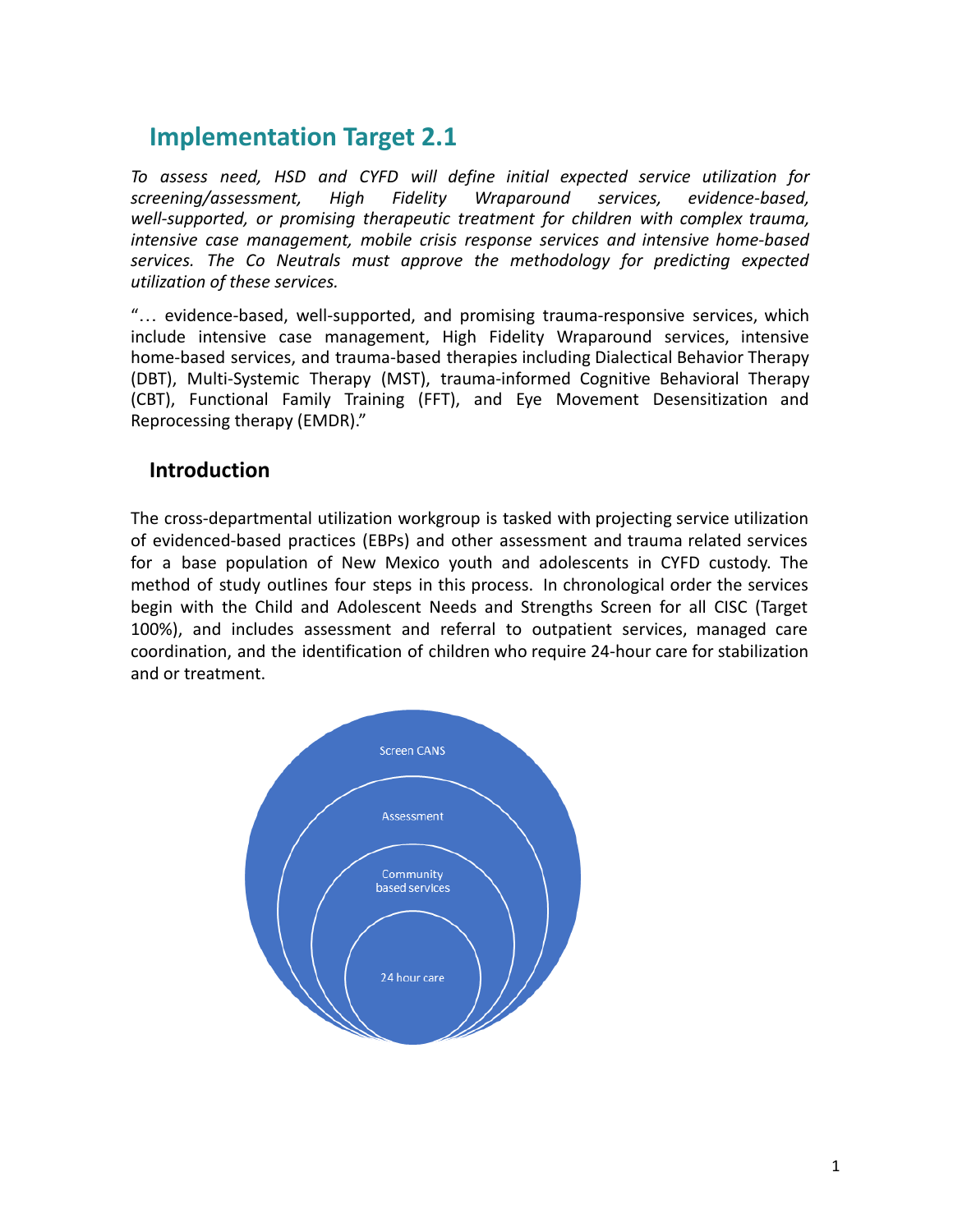# **High Level Summary of Steps**

 $Step 1:$  Identify the current state of service utilization for the children in state custody (CISC) as reported in calendar year 2019 Medicaid and other state funded data, i.e. Home and Community Based Services Waiver (HCBS services), Individualized Education Plan (IEP) services, non-Medicaid services by state general or federal funding sources through CYFD, care coordination through the Managed Care Organizations and CareLink New Mexico Health Homes (CLNM), and the Child and Adolescent Needs and Strengths (CANS) screen.

Step 2: Compare NM service provision with the second National Survey of Child and Adolescent Well-Being (NSCAW II) which is specific to children having encountered the child welfare system. The NSCAW II study is sponsored by the Office of Planning, Research and Evaluation, Administration for Children and Families (ACF), U.S. Department of Health and Human Services (DHHS). (Appendix 1) The study is longitudinal and examines the functioning, service needs, and service use of children who come in contact with the child welfare system. The study cohort included 5,873 children involved with child welfare ranging from birth to 18 years of age across 83 counties nationwide. For purposes of this deliverable, we draw from the mental health/behavioral health aspects of the NSCAW II study, which is both descriptive and predictive in scope.

Step 3: Identify qualifying considerations in projecting, assessing, tracking, and adjusting the future utilization of selected EBP services. The State will use the Child and Adolescent Needs and Strengths (CANS) screen and its built-in decision-making tools to identify which members of the CISC cohort would benefit from a comprehensive behavioral health assessment which includes a diagnostic evaluation. On December 1, 2021, the Crisis Assessment Tool (CAT) and the CANS were implemented for all CISC. This step will also examine the evidence for use of each of the selected trauma-based therapies. The State is also working with Mercer, our actuarial firm, in projecting service utilization for rate development. Semi-annual claims for Medicaid and non-Medicaid services will be compiled by the Data Validation Team and reviewed by the Utilization team and our actuarial consultants.

Step 4: Survey the New Mexico behavioral health providers and practitioners to determine both capacity and interest in pursuing the evidence-based practices through a State sponsored/funded training and certification roll-out. Establish a process to track and incentivize participating practitioners. Educate our Managed Care Organizations on the effort and recruit qualified practitioners and provider organizations.

The four-step methodology is described below, as well as future steps in the analysis and implementation of training.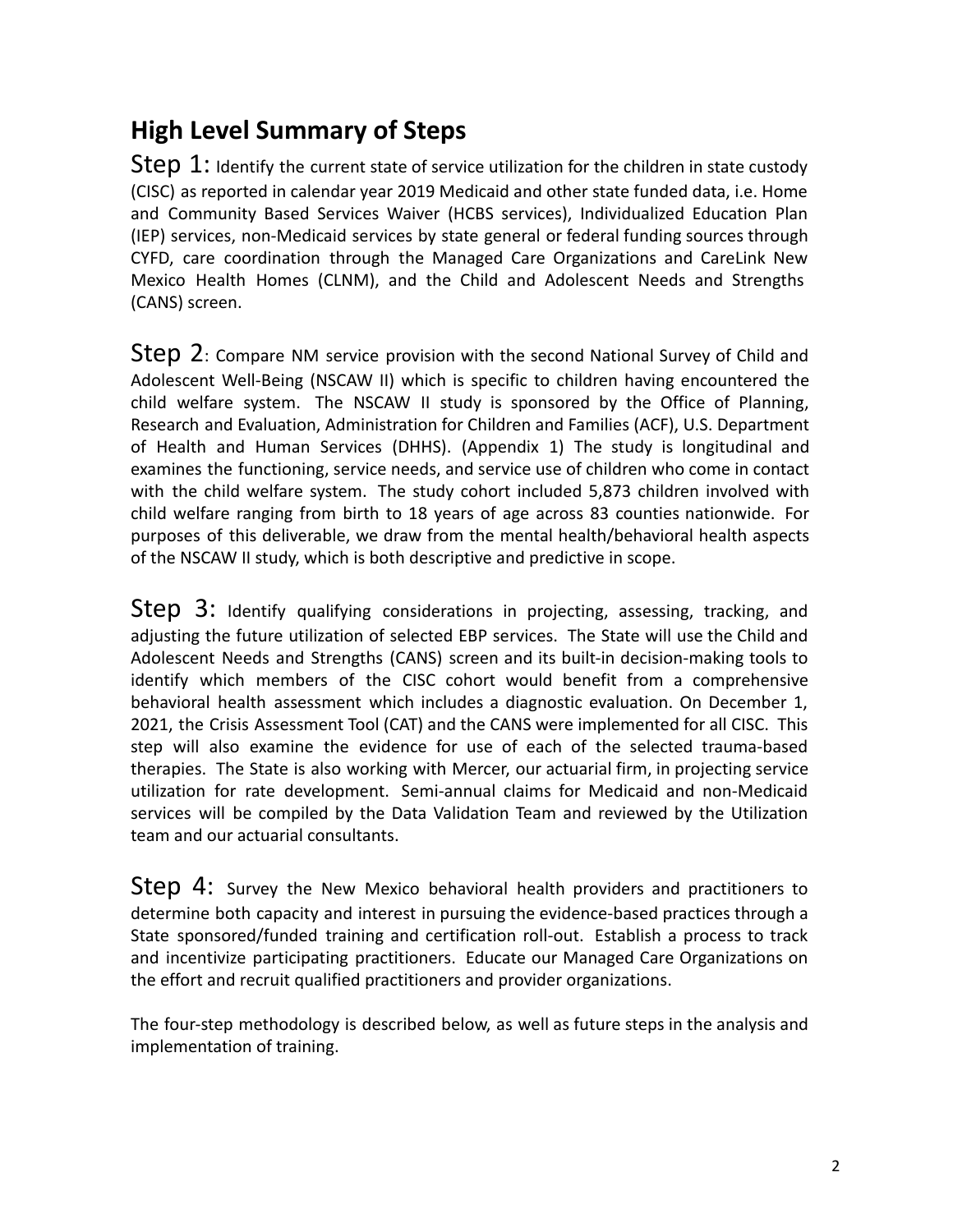# **Step 1: Description of CISC cohort and utilization of behavioral health services**

Table (1) describes the CISC cohort for CY 2019 in terms of age, race/ethnicity, and placement/setting. The cohort consists of 3,880 youth between birth and 18 years of age. There were 1,709 children between the ages of 0 and 5; 1,027 children between 6 and 10 years old; and 1,144 youth between the ages of 11 and 18. Relative to age, the cohort is evenly distributed. In relation to race/ethnicity the cohort is predominantly Hispanic (60.9%), compared to other race/ethnicity classifications. The placement/setting categories identify 362 children in congregate care settings (Community Homes, Group Homes, Shelter, and Residential Treatment), and 335 children in Treatment Foster Care. Together these categories identify 18% of the CISC population had 24-hour care, either clinical or non-clinical. The State has made progress in placements involving relatives, nonetheless 780 CISC lived with relatives in foster care and 1,865 lived in non-relative foster care settings.

|                          | Data from 2019 baseline Cohort (FACTS)             | N                       |
|--------------------------|----------------------------------------------------|-------------------------|
|                          |                                                    | 388                     |
| <b>Total</b>             |                                                    | $\mathbf{0}$            |
|                          |                                                    |                         |
| Age (years)              |                                                    |                         |
|                          | 0 through 2                                        | 977                     |
|                          | 3 through 5                                        | 732                     |
|                          |                                                    | 102                     |
|                          | 6 through 10                                       | $\overline{7}$          |
|                          |                                                    | 114                     |
|                          | 11 through 18                                      | 4                       |
| Race/Ethnicity           |                                                    |                         |
|                          |                                                    | 236                     |
|                          | <b>Hispanic</b>                                    | $\overline{\mathbf{3}}$ |
|                          | NH American Indian or Alaska Native                | 265                     |
|                          | <b>NH Black</b>                                    | 199                     |
|                          | <b>NH Multi-race</b>                               | 102                     |
|                          | <b>NH White</b>                                    | 894                     |
|                          | <b>NH Other</b>                                    | 57                      |
| <b>Placement/Setting</b> |                                                    |                         |
|                          | <b>Community Home</b>                              | 21                      |
|                          | <b>Residential</b><br>Facility,<br>accredited<br>& |                         |
|                          | non-accredited                                     | 186                     |
|                          | <b>Group Home, Shelter, Maternity Home</b>         | 155                     |
|                          |                                                    | 186                     |
|                          | <b>Non-TFC Foster Family Home (Non-Relative)</b>   | 5                       |
|                          | <b>Non-TFC Foster Family Home (Relative)</b>       | 780                     |
|                          | <b>Pre-Adoptive Family</b>                         | 155                     |
|                          | <b>Runaway/Missing</b>                             | 63                      |
|                          | <b>Supervised Independent Living</b>               | 8                       |
|                          | <b>TFC Foster Family Home (Non-Relative)</b>       | 325                     |

**Table 1: CISC by age, race/ethnicity and placement/setting for 2019**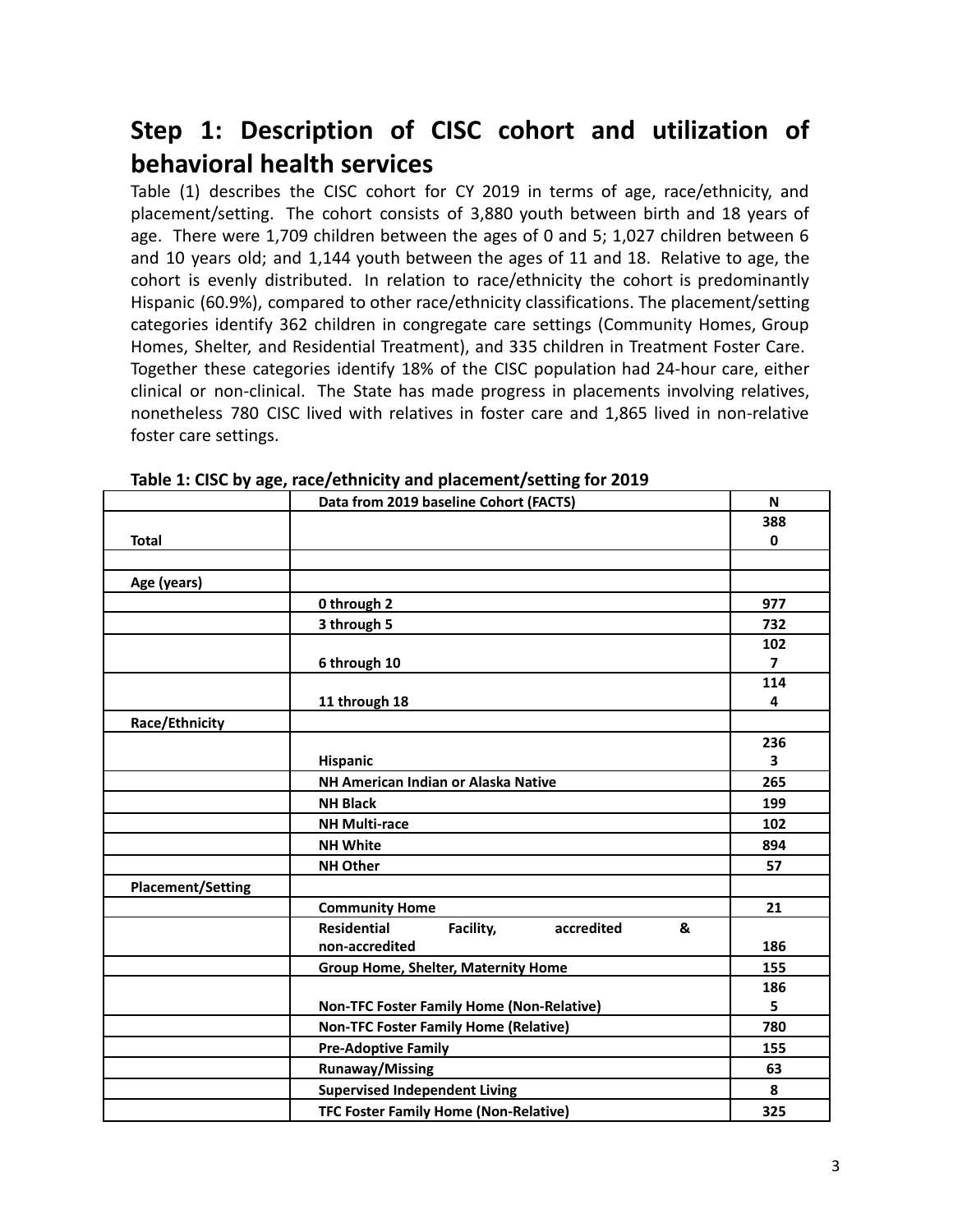| <b>TFC Foster Family Home (Relative)</b> | ∸          |
|------------------------------------------|------------|
| <b>Trial Home Visit</b>                  | 212<br>31Z |

Table (2.0) describes the CISC cohort in relation to the County where the case originated, and in relation to the source of funds for services billed in CY 2019. The 'STAR' column represents reimbursement for non-Medicaid services or Medicaid services provided to individuals not eligible for Medicaid. High-fidelity Wraparound utilization is in the column titled 'HFW.' Altogether, 3,125 children were identified as BH service recipients in CY 2019, accounting for 80.5% of the CISC cohort. Medicaid was the source of funding in 99.2% of the case counts. The distribution of case counts is widely dispersed across counties. Counties are classified as urban, rural, or frontier and indicate 45.3% of the cases originated in urban counties, 44.8% in rural counties, and 9.9% in frontier counties.

|                    |                    |                | Program        |                 | <b>Grand Total</b> |
|--------------------|--------------------|----------------|----------------|-----------------|--------------------|
| <b>Case County</b> | <b>County Type</b> | Medicaid       | <b>STAR</b>    | <b>HFW File</b> |                    |
| Bernalillo         | Urban              | 1,147          | 93             | 40              | 1,159              |
| Catron             | Frontier           | 2              |                |                 |                    |
| Chaves             | Rural              | 158            | 14             | 4               | 159                |
| Cibola             | Frontier           | 49             | 2              | 1               | 49                 |
| Colfax             | Frontier           | 22             | 1              |                 | 22                 |
| Curry              | Rural              | 100            | 11             | 8               | 100                |
| DeBaca             | Frontier           | 15             | $\mathbf{1}$   | $\mathbf 1$     | 15                 |
| Dona Ana           | Urban              | 255            | 15             | 1               | 255                |
| Eddy               | Rural              | 124            | 11             | $\overline{2}$  | 124                |
| Grant              | Rural              | 59             | $\mathbf{1}$   |                 | 60                 |
| Guadalupe          | Frontier           | 8              |                |                 | 8                  |
| Hidalgo            | Frontier           | $\overline{2}$ | 1              |                 | $\overline{2}$     |
| Lea                | Rural              | 173            | 17             | 15              | 173                |
| Lincoln            | Frontier           | 27             | 1              |                 | 27                 |
| Los Alamos         | Urban              | $\overline{2}$ |                |                 | $\overline{2}$     |
| Luna               | Rural              | 30             | 1              |                 | 30                 |
| McKinley           | Rural              | 49             | $\overline{2}$ | $\mathbf 1$     | 49                 |
| Mora               | Frontier           | 9              |                |                 | 9                  |
| Otero              | Rural              | 96             | 8              |                 | 97                 |
| Out of State       |                    | $\overline{2}$ | 1              |                 | $\overline{2}$     |
| Quay               | Frontier           | 6              |                |                 | 6                  |
| Rio Arriba         | Rural              | 85             | 10             |                 | 88                 |
| Roosevelt          | Rural              | 11             |                | 2               | 11                 |
| San Juan           | Rural              | 145            | 19             | 4               | 149                |
| San Miguel         | Frontier           | 82             | 12             | $\overline{2}$  | 82                 |
| Sandoval           | Rural              | 57             | 5              | $\overline{2}$  | 57                 |
| Santa Fe           | Rural              | 117            | 14             | 1               | 118                |
| Sierra             | Frontier           | 12             |                |                 | 12                 |
| Socorro            | Frontier           | 27             | 1              |                 | 27                 |
| Taos               | Rural              | 51             | 4              |                 | 52                 |
| Torrance           | Frontier           | 46             | 5              | 1               | 46                 |
| Union              | Frontier           | $\mathbf 1$    |                |                 | 1                  |
| Valencia           | Rural              | 132            | 8              | $\mathbf 1$     | 132                |
| <b>Grand Total</b> |                    | 3,101          | 258            | 86              | 3,125              |

**Table 2.0: CISC by Age, County and funding source for 2019**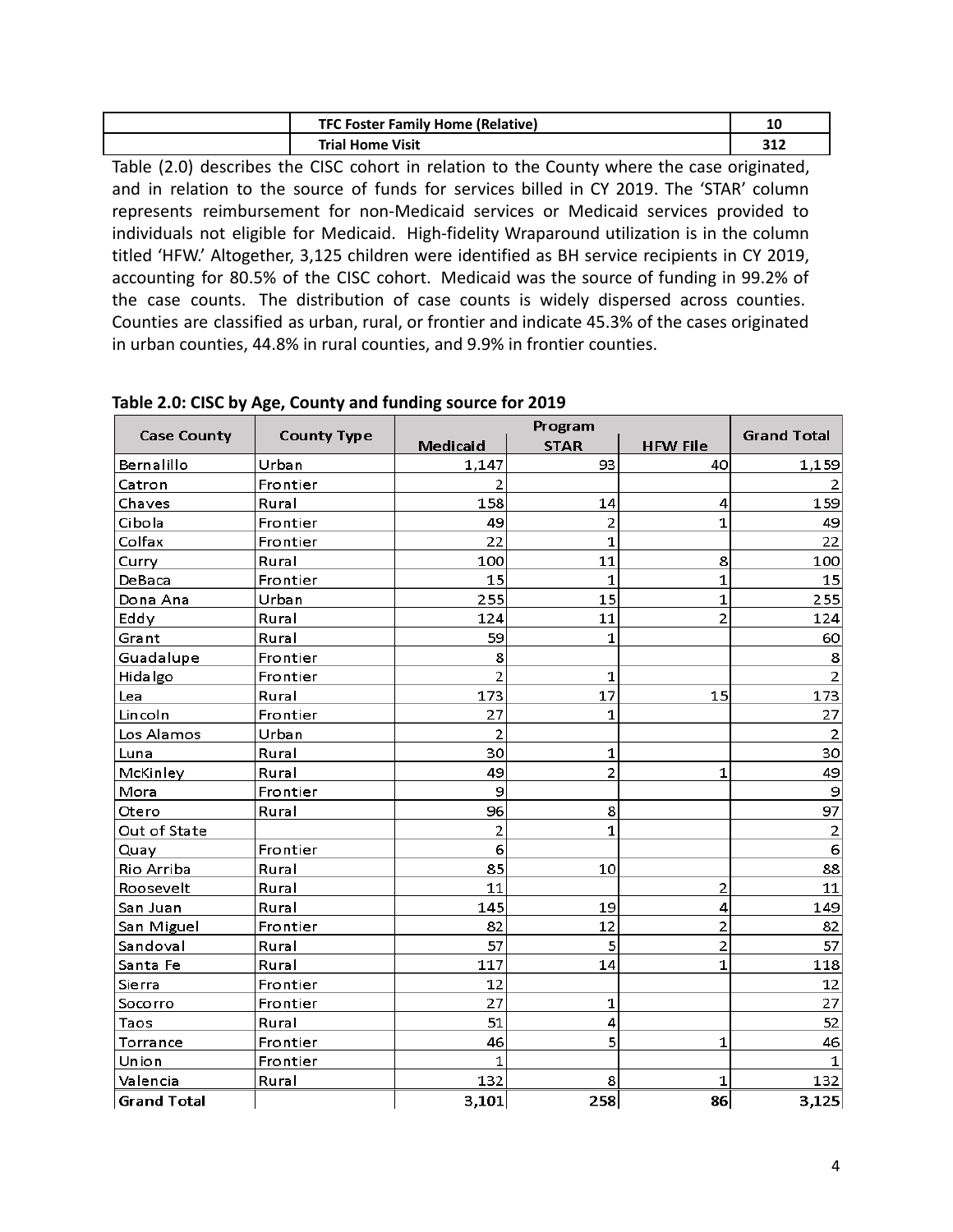† Duplication may occur where a service was rendered between one or more programs. The total is the unduplicated persons served.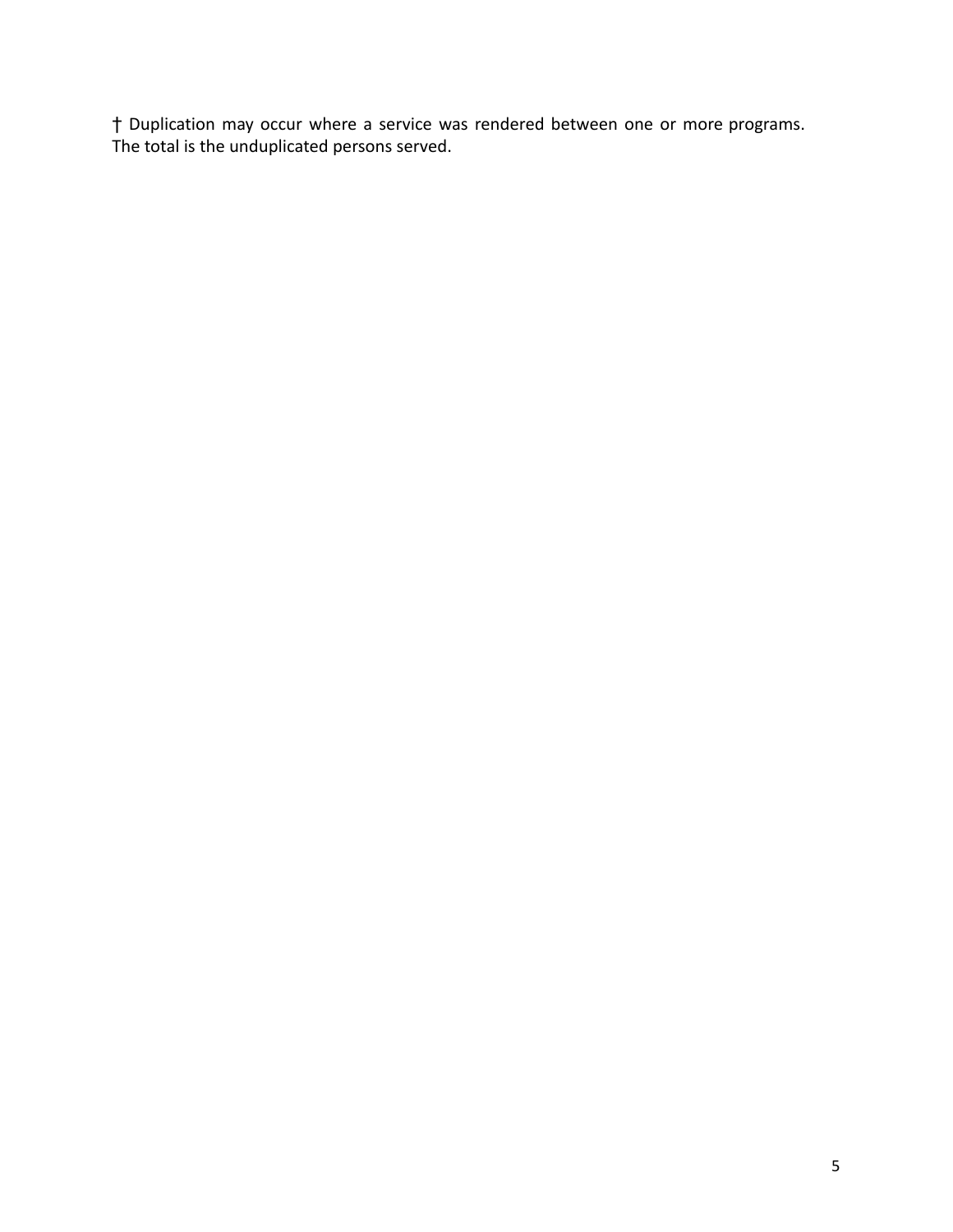Table (2.1) describes service utilization for the 2019 Medicaid enrolled CISC population across 34 basic Medicaid categories of service. The Table reports counts of individuals using services, the percent of the population using services, and their rank. The 34 basic Medicaid service categories can be further differentiated through 222 different service descriptions, 25 UB revenue codes, 177 CPT/HCP codes and 2,271 diagnosis criteria. These informational considerations offer a comprehensive snapshot of service utilization in CY 2019.

| Table (2.1): Service Utilization Arranged by Program Category, Number of Clients, Percent-Served and Rank |                                       |        |              |
|-----------------------------------------------------------------------------------------------------------|---------------------------------------|--------|--------------|
| <b>Medicaid Category</b>                                                                                  | Distinct Count of Person ID (n=3,101) | % Srvd | Rank         |
| Screening & EPSDT periodocity                                                                             | 2548                                  | 82%    | $\mathbf{1}$ |
| Assessment, psych eval                                                                                    | 1552                                  | 50%    | 2            |
| Case management                                                                                           | 1549                                  | 50%    | 3            |
| FFT & family therapy                                                                                      | 1388                                  | 45%    | 4            |
| Over 60 min BH terapies                                                                                   | 1060                                  | 34%    | 5            |
| 45 min BH therapies                                                                                       | 918                                   | 30%    | 6            |
| 30 min BH therapies                                                                                       | 877                                   | 28%    | 7            |
| 30 min E & M                                                                                              | 776                                   | 25%    | 8            |
| School based                                                                                              | 483                                   | 16%    | 9            |
| Treatment foster care                                                                                     | 402                                   | 13%    | 10           |
| Services for each                                                                                         | 358                                   | 12%    | 11           |
| Group therapies                                                                                           | 318                                   | 10%    | 12           |
| <b>Emergency Dept</b>                                                                                     | 280                                   | 9%     | 13           |
| Inpatient                                                                                                 | 247                                   | 8%     | 14           |
| Residential & youth shelter                                                                               | 225                                   | 7%     | 15           |
| PH & Day Treatment                                                                                        | 198                                   | 6%     | 16           |
| CCSS                                                                                                      | 181                                   | 6%     | 17           |
| <b>Treatment Planning</b>                                                                                 | 133                                   | 4%     | 18           |
| High-Fidelity Wraparound                                                                                  | 132                                   | 4%     | 19           |
| Crisis triage, clinic & mobile                                                                            | 122                                   | 4%     | 20           |
| 60 min BH therapies                                                                                       | 104                                   | 3%     | 21           |
| 15 min E & M                                                                                              | 74                                    | 2%     | 22           |
| Brief intervention & 15 min therapies                                                                     | 61                                    | 2%     | 23           |
| 45 min E & M                                                                                              | 59                                    | 2%     | 24           |
| <b>CLNM Health Homes</b>                                                                                  | 49                                    | 2%     | 25           |
| Medication assisted treatment                                                                             | 42                                    | 1%     | 26           |
| Multi-systemic therapy (MST)                                                                              | 35                                    | 1%     | 27           |
| Over 60 min E & M                                                                                         | 32                                    | 1%     | 28           |
| Applied Behavior Analysis (ABA)                                                                           | 25                                    | 1%     | 29           |
| <b>BMS</b>                                                                                                | 23                                    | 1%     | 30           |
| 60 min E & M                                                                                              | 21                                    | 1%     | 31           |
| IOP, ACT                                                                                                  | 5                                     | 0%     | 32           |
| Care Coordination                                                                                         | 3                                     | 0%     | 33           |
| Urgent care                                                                                               | $\mathbf 1$                           | 0%     | 34           |
| <b>Distinct Totals</b>                                                                                    | 3,101                                 |        |              |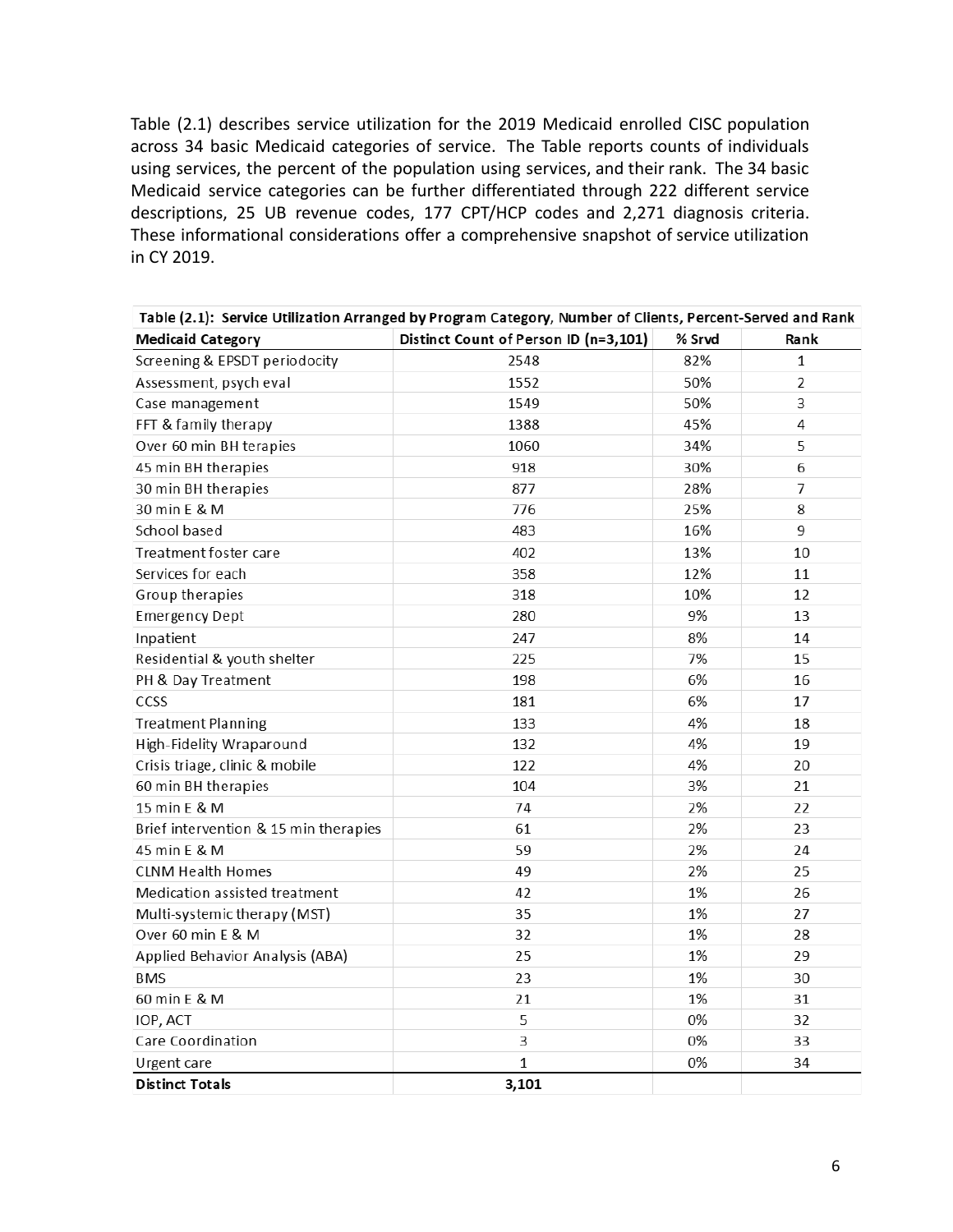| Table (2.1): Continued                |                                     |        |      |
|---------------------------------------|-------------------------------------|--------|------|
| <b>HFW Category</b>                   | Distinct Count of Person ID (n=86)  | % Srvd |      |
| High-Fidelity Wraparound              | 86                                  | 100%   |      |
|                                       |                                     |        |      |
| <b>STAR Category</b>                  | Distinct Count of Person ID (n=258) | % Srvd | Rank |
| Case management                       | 172                                 | 67%    | 1    |
| Non clinical congregate care          | 68                                  | 26%    | 2    |
| Secondary prevention                  | 35                                  | 14%    | 3    |
| Group therapies                       | 23                                  | 9%     | 4    |
| Residential & youth shelter           | 16                                  | 6%     | 5    |
| Assessment, psych eval                | 12                                  | 5%     | 6    |
| FFT & family therapy                  | 9                                   | 3%     | 7    |
| <b>Treatment Planning</b>             | 9                                   | 3%     | 7    |
| Brief intervention & 15 min therapies | 8                                   | 3%     | 9    |
| Non-clinical congregate care          | 8                                   | 3%     | 9    |
| 30 min BH therapies                   | 6                                   | 2%     | 11   |
| 45 min BH therapies                   | 6                                   | 2%     | 11   |
| Over 60 min BH terapies               | 6                                   | 2%     | 11   |
| CCSS                                  | 5                                   | 2%     | 14   |
| Medication assisted treatment         | 1                                   | 0%     | 15   |
| <b>Distinct Totals</b>                | 258                                 |        |      |

Table (2.2) extends the summary of 34 basic Medicaid service categories to include distinct counts of billing providers reported in the encounter claim information. The Table identifies 790 distinct billing providers across 34 BH service categories (approximately 25 may be duplicated, reflecting multiple payor sources).

| Table (2.2): Service Provision by Program Category, Number of Clients and Providers and Rank (clients served) |       |                                                                         |    |
|---------------------------------------------------------------------------------------------------------------|-------|-------------------------------------------------------------------------|----|
| <b>Medicaid Category</b>                                                                                      |       | Distinct Count PersonID Distinct Count ProviderID Rank (Clients Served) |    |
| Screening & EPSDT periodocity                                                                                 | 2,548 | 148                                                                     | 1  |
| Assessment, psych eval                                                                                        | 1,552 | 298                                                                     | 2  |
| Case management                                                                                               | 1,549 | 51                                                                      | 3  |
| FFT & family therapy                                                                                          | 1,388 | 209                                                                     | 4  |
| Over 60 min BH terapies                                                                                       | 1,060 | 271                                                                     | 5  |
| 45 min BH therapies                                                                                           | 918   | 169                                                                     | 6  |
| 30 min BH therapies                                                                                           | 877   | 153                                                                     | 7  |
| 30 min E & M                                                                                                  | 776   | 117                                                                     | 8  |
| School based                                                                                                  | 483   | 82                                                                      | 9  |
| Treatment foster care                                                                                         | 402   | 9                                                                       | 10 |
| Services for each                                                                                             | 358   | 48                                                                      | 11 |
| Group therapies                                                                                               | 318   | 58                                                                      | 12 |
| <b>Emergency Dept</b>                                                                                         | 280   | 30                                                                      | 13 |
| Inpatient                                                                                                     | 247   | 41                                                                      | 14 |
| Residential & youth shelter                                                                                   | 225   | 39                                                                      | 15 |
| PH & Day Treatment                                                                                            | 198   | 47                                                                      | 16 |
| <b>CCSS</b>                                                                                                   | 181   | 26                                                                      | 17 |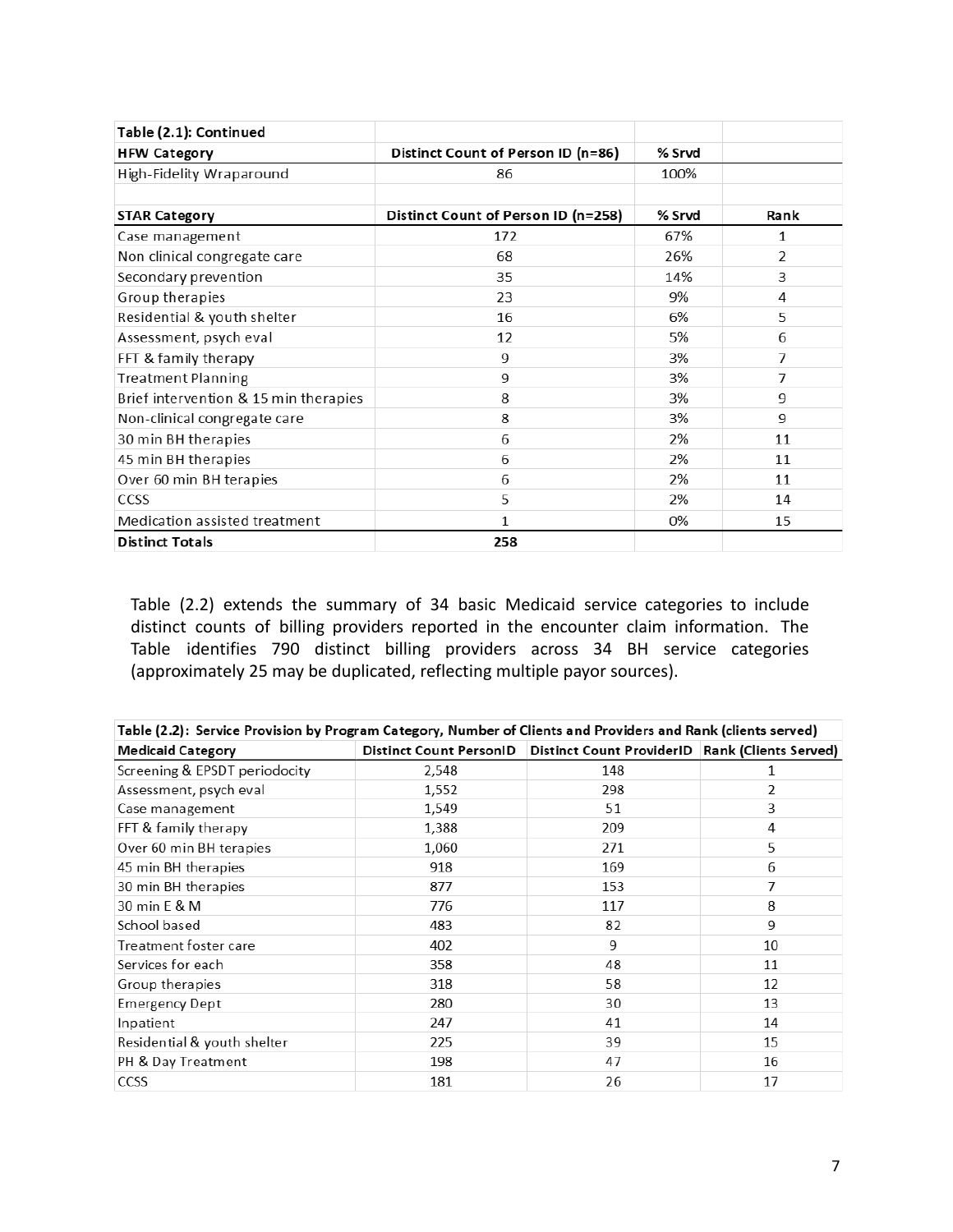| Table (2.2): Continued                |              |                                                                               |    |
|---------------------------------------|--------------|-------------------------------------------------------------------------------|----|
| <b>Medicaid Category</b>              |              | Distinct Count PersonID   Distinct Count ProviderID   Rank (Clients Served)   |    |
| <b>Treatment Planning</b>             | 133          | 12                                                                            | 18 |
| High-Fidelity Wraparound              | 132          | 5                                                                             | 19 |
| Crisis triage, clinic & mobile        | 122          | 32                                                                            | 20 |
| 60 min BH therapies                   | 104          | 14                                                                            | 21 |
| 15 min E & M                          | 74           | 22                                                                            | 22 |
| Brief intervention & 15 min therapies | 61           | 29                                                                            | 23 |
| 45 min E & M                          | 59           | 27                                                                            | 24 |
| <b>CLNM Health Homes</b>              | 49           | 9                                                                             | 25 |
| Medication assisted treatment         | 42           | 6                                                                             | 26 |
| Multi-systemic therapy (MST)          | 35           | 6                                                                             | 27 |
| Over 60 min E & M                     | 32           | 9                                                                             | 28 |
| Applied Behavior Analysis (ABA)       | 25           | 9                                                                             | 29 |
| <b>BMS</b>                            | 23           | 7                                                                             | 30 |
| 60 min E & M                          | 21           | 8                                                                             | 31 |
| IOP, ACT                              | 5            | 3                                                                             | 32 |
| Care Coordination                     | 3            | 2                                                                             | 33 |
| Urgent care                           | $\mathbf{1}$ | 1                                                                             | 34 |
| <b>Distinct Totals</b>                | 3,101        | 764                                                                           |    |
|                                       |              |                                                                               |    |
| <b>HFW Category</b>                   |              | stinct Count Person ID (n=8 Distinct Count ProviderID Rank (Clients Served)   |    |
| High-Fidelity Wraparound              | 86           | 1                                                                             | 1  |
|                                       |              |                                                                               |    |
| <b>STAR Category</b>                  |              | itinct Count PersonID (n=2\$tinct Count ProviderID (n=1 Rank (Clients Served) |    |
| Case management                       | 172          | 9                                                                             | 1  |
| Non clinical congregate care          | 68           | 9                                                                             | 2  |
| Secondary prevention                  | 35           | 8                                                                             | 3  |
| Group therapies                       | 23           | 7                                                                             | 4  |
| Residential & youth shelter           | 16           | 3                                                                             | 5  |
| Assessment, psych eval                | 12           | 6                                                                             | 6  |
| FFT & family therapy                  | 9            | 6                                                                             | 7  |
| <b>Treatment Planning</b>             | 9            | 6                                                                             | 7  |
| Brief intervention & 15 min therapies | 8            | 5                                                                             | 9  |
| Non-clinical congregate care          | 8            | 5                                                                             | 9  |
| 30 min BH therapies                   | 6            | 4                                                                             | 11 |
| 45 min BH therapies                   | 6            | $\overline{2}$                                                                | 11 |
| Over 60 min BH terapies               | 6            | 3                                                                             | 11 |
| CCSS                                  |              |                                                                               |    |
|                                       | 5            | 3                                                                             | 14 |
| Medication assisted treatment         | 1            | 1                                                                             | 15 |

Table 2.2 shows that there are 796 providers (approximately 25 may be duplicated due to being counted in different payor sources). High-Fidelity Wraparound shows as 1 provider, however there are now 10 providers, thus this will be adjusted in future data pulls. HFW is currently tracked using smart sheets but will be tracked primarily in the Medicaid Management Information System (MMIS) using encounter data once the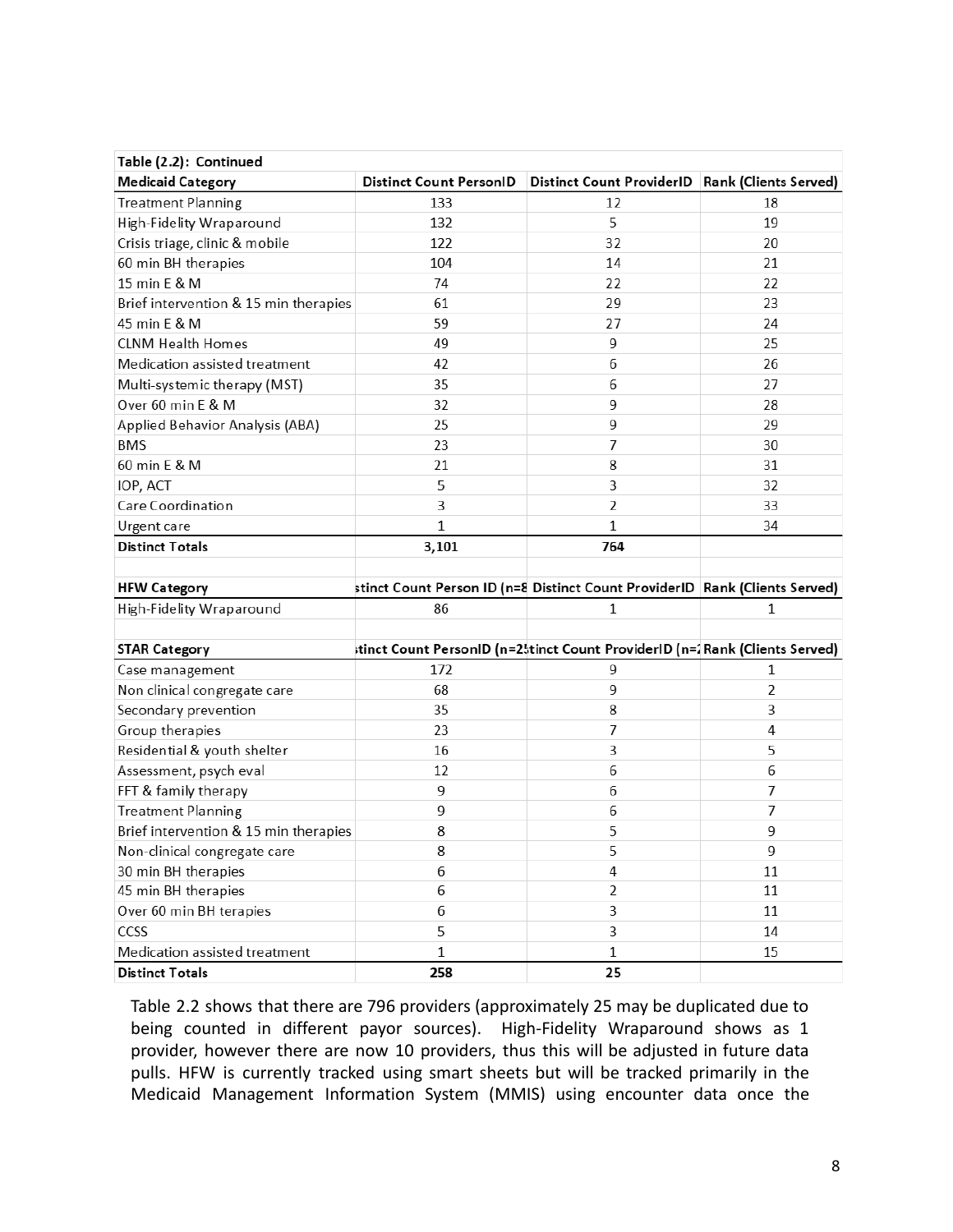Centers for Medicaid and Medicare Services (CMS) approves the State's 1115 waiver amendment for HFW and the new rates are effective. Smart sheets will still be required initially as we develop access for the CYFD in the MMIS. Smart Sheets is monitored by CYFD BHS Wraparound Team currently.

| <u> Table 3: CYFD funded services</u>                |                                                                                                                                           |                                                         |                        |
|------------------------------------------------------|-------------------------------------------------------------------------------------------------------------------------------------------|---------------------------------------------------------|------------------------|
| <b>Services for Children/Youth in Fc Description</b> |                                                                                                                                           | <b>Target Pop</b>                                       | <i><b>S</b></i> Source |
| Time Limited Reunification<br>Services               | Case management, visitation,<br>safety practice for child+<br>family to support reunification<br>under 15 months from time of<br>removal. | Children & Families in<br>Custody                       | FF/GF                  |
| <b>Reunification Services</b>                        | Case management, visitation,<br>safety practice for child+<br>family to support reunification<br>under 15 months from time of<br>removal. | Children & Families in<br>Custody                       | FF/GF                  |
| Child Advocacy Centers                               | Forensic Interview, SANE,<br>advocacy                                                                                                     | Children in Custody or Not<br>in custody                | GF                     |
| <b>Transitional Living for Young</b><br>Adults       | Housing, Case management,<br>life skills 16.5-18years old into<br>adulthood                                                               | Youth in custody, youth<br>aged out or in JJ or at risk | FF/GF                  |
| Keeping Families Together                            | Housing, Case management,<br>housing, parenting                                                                                           | Children & Families in<br>custody reunifying            | FF (TANF)              |
| Kinship Navigator                                    | Case management, peer to<br>peer groups, connection to<br>other services                                                                  | Children & Relatives in<br>custody or Not in custody    | FF/GF                  |
| <b>PS Crisis Bed Services</b>                        | Emergency crisis stabilization<br>placement                                                                                               | children in custody                                     | GF                     |
| <b>Host Homes Pilot</b>                              | Host Home model of housing<br>for 15-18yo                                                                                                 | children in custody                                     | FF (TANF)              |

A breakout of Protective Services CYFD funded services for CISC are outlined in **Table 3**.

The information in **Appendix 2** will serve as the master list of BH services reimbursed through Medicaid and other funding sources. It will be used for a descriptive analysis in the determination of utilization by CISCs. Appendix 2, Summary Tab, details services by categories which are based upon levels of care, from screening and assessment through brief interventions, outpatient, intensive outpatient to residential and foster care, and finally urgent care, emergency, and inpatient care. Data are broken out by county for every category of service. Also listed is the number of providers delivering these services within each county, and how many children have received that service within the county. The current Appendix 2 shows the county of origin of the CISC (where they lived when placed in custody). Some of the services that are part of our agreement which can be distinguished through claims have their own category, i.e., screening and assessment, high-fidelity wraparound, crisis services, and CLNM health homes which include intensive care coordination. General therapy and evaluation and management codes are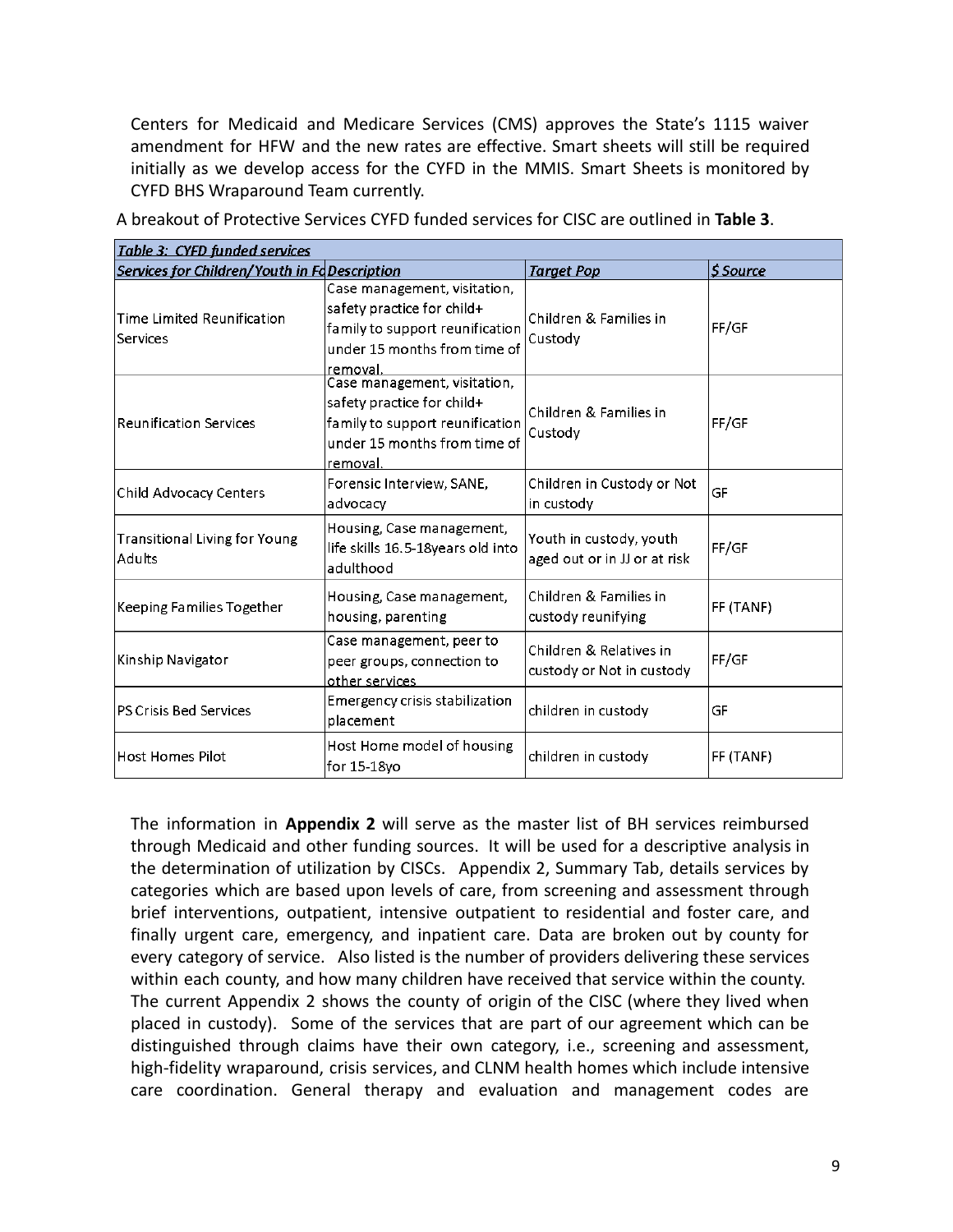categorized by increments of billable units, i.e., 15 minutes, 30 minutes, 45 minutes, 60 minutes or more. Other therapies are billed as "each" such as psych testing, neurobehavioral testing, and activity therapy. For those categories which may be comprised of physical health as well as behavioral health such as inpatient, we delineated behavioral health by requiring a behavioral health diagnosis.

The Service Categories Tab of Appendix 2 defines each code within a category and whether it requires a behavioral health diagnosis. The Diagnostics Tab of Appendix 2 includes a list of the diagnoses used to bill for behavioral health services.

## **Step 2: Comparison of New Mexico data with NSCAW II: targets and projections**

In the NSCAW II study, Caregivers were asked if "your child received any service for emotional, behavioral, learning, attentional, or substance abuse problems in the past 12 months or since the start of the child's living arrangement". This was used to identify the services children received. Screens were applied to the cohort to determine risk or behavioral need. The prevalence of risk of a behavioral/emotional problem among children 1.5 to 17 years old overall was 41.4%, which means in need of behavioral health services. *The prevalence of risk of a behavioral/emotional problem or substance abuse problem specifically among children 11 - 17 years old was 60.9% (57.2% had a risk of a behavioral/emotional problem, 19.3% had a risk of a substance abuse problem). For age group 6-10, 49.5% of children had a risk, and for children age 1-5, 20.5% demonstrated a need/risk for behavioral health services.* **(Table 4)**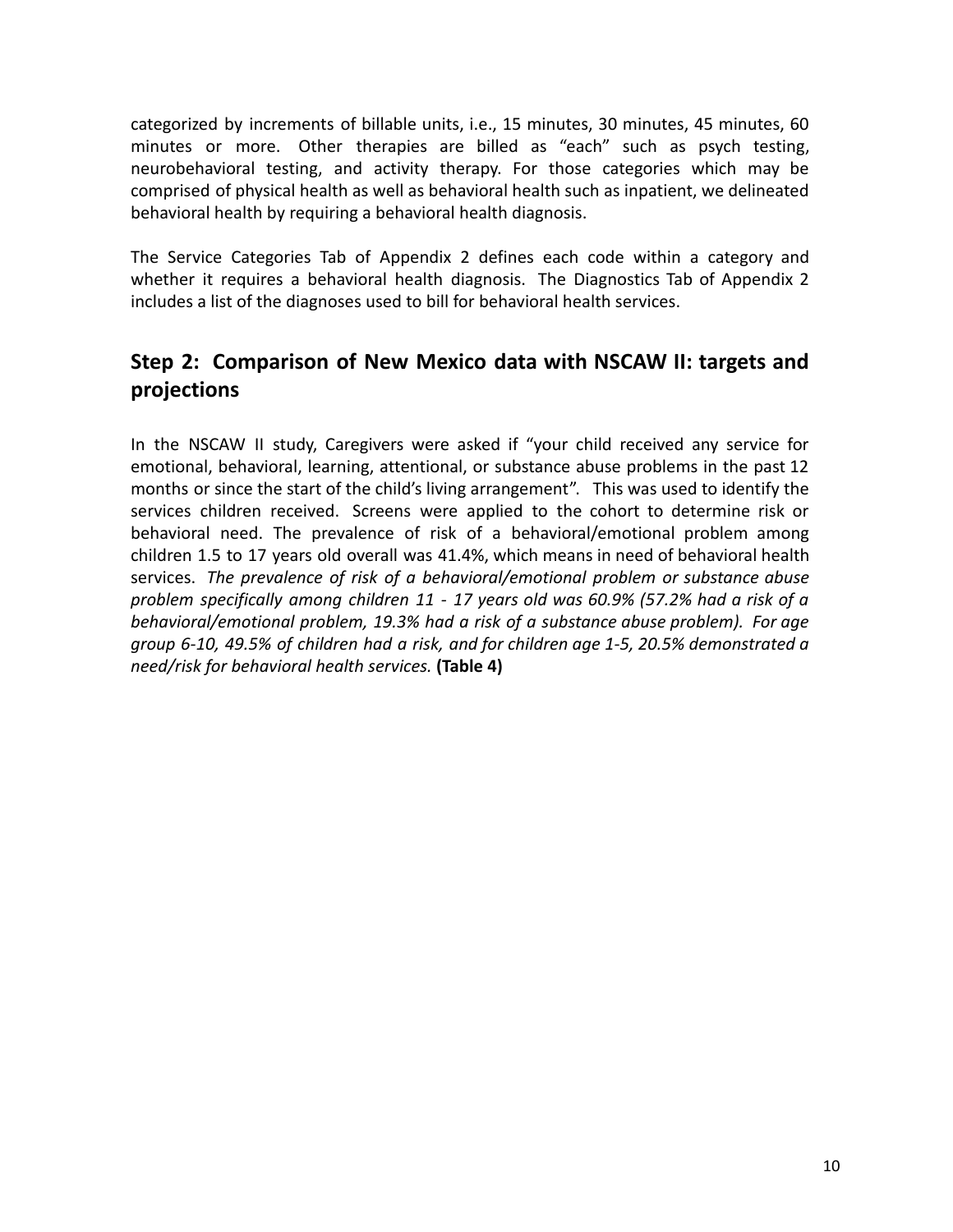**Table 4: NSCAW 11 Study "risk of behavioral/emotional problem" Predictive using screens**

|                                   |          | Risk of a behavioral/emotional problem <sup>a</sup> |         |
|-----------------------------------|----------|-----------------------------------------------------|---------|
|                                   | $\cal N$ | $\%$                                                | SE      |
| <b>Total</b>                      | 3,451    | 41.4                                                | 1.8     |
| Gender                            |          |                                                     |         |
| Male                              | 1,772    | 43.0                                                | 2.4     |
| Female                            | 1,679    | 39.7                                                | 2.1     |
| Age (years)                       |          | $* * *$                                             |         |
| $1.5 - 5$                         | 1,352    | $20.5^{b}$                                          | 1.9     |
| $6 - 10$                          | 1,049    | 49.5 <sup>c</sup>                                   | 2.4     |
| $11 - 17$                         | 1,050    | 57.2                                                | 3.3     |
| Race/ethnicity                    |          |                                                     |         |
| <b>Black</b>                      | 980      | 38.6                                                | 2.5     |
| White                             | 1,317    | 43.4                                                | 2.5     |
| Hispanic                          | 891      | 40.6                                                | 3.4     |
| Other                             | 257      | 43.5                                                | 6.0     |
| <b>Setting</b>                    |          |                                                     |         |
| In-home                           | 2,359    | 40.9                                                | 2.0     |
| Formal kin care                   | 257      | 35.6                                                | $7.8\,$ |
| Informal kin care                 | 286      | 46.6                                                | 5.4     |
| Foster care                       | 467      | 42.7                                                | 4.0     |
| Group home or residential program | 64       | 61.2                                                | 12.0    |
| <b>Insurance status</b>           |          |                                                     |         |
| Private                           | 435      | 44.3                                                | 3.9     |
| Public <sup>d</sup>               | 2,670    | 40.5                                                | 2.2     |
| Other                             | 87       | 51.6                                                | 10.3    |
| Uninsured                         | 229      | 40.1                                                | 4.5     |

Exhibit IV-10. Risk of a Behavioral/Emotional Problem Among Children 1.5 to 17 Years Old

Included in the study was the use of psychotropic medications which were found to be more prevalent in group homes than family homes. Also, interesting was that 33.3% of children birth to 5 years old had a score across measures indicating some developmental problem. Of those, only 13.1% had an Individualized Education Plan (IEP) or other related services.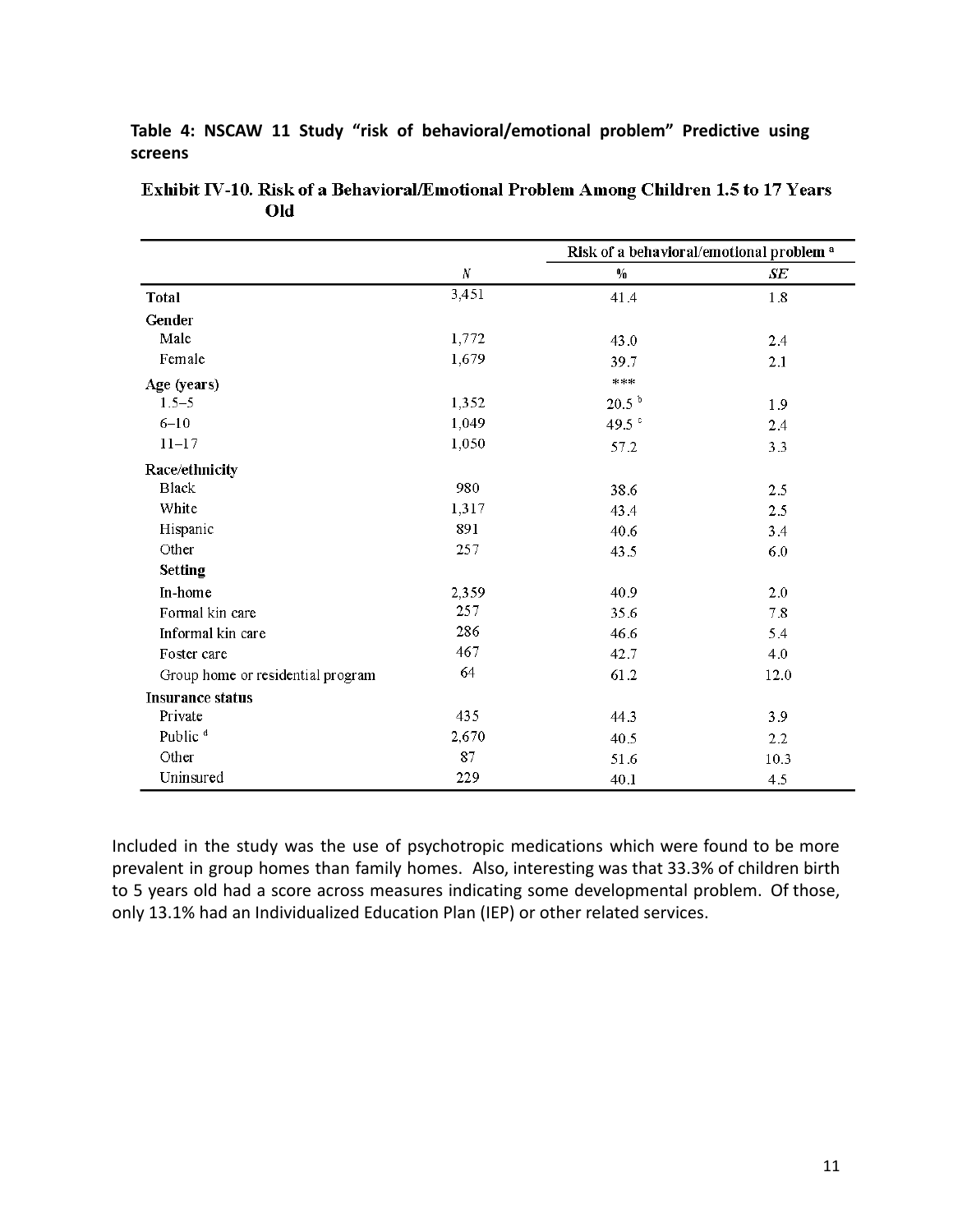**Table 5** compares the age distributions of the study population (NM CISC) and national sample of children at risk for behavioral health by age group (NSCAW II).

|                  | Table 5: Age distributions of NM Study population and National Sample |                       |                                                         |  |
|------------------|-----------------------------------------------------------------------|-----------------------|---------------------------------------------------------|--|
| Age              | NM CISC number                                                        | NSCAW II % of<br>risk | NM CISC # at risk of<br>behavioral/emotional<br>problem |  |
| $0 - 5$          | 1709                                                                  | 20.5%                 | 350                                                     |  |
| $\frac{1}{6-10}$ | 1144                                                                  | 49.5%                 | 566                                                     |  |
| $11 - 17$        | 1027                                                                  | 60.9%                 | 625                                                     |  |

## **Step 3 Identify qualifying considerations in projecting the future utilization of EBP services.**

The State has worked with Dr. Lyons and Dr. Fernando from the Praed Institute to create decision making tools, or algorithms, that will pull individual indicators from fields associated with symptoms, risk, needs, and strengths that are applicable to the EBP eligibility criteria. These algorithms will be used to inform clinical presentations of the cohort and allow the State to gauge how many children are likely to need which services. Comprehensive assessments together with diagnostic evaluations by qualified clinicians, when indicated, will further define the specific services that will be ordered. Further screening and re-assessments rendered every 6 months will clarify changing needs and progress, or not, towards the child-centered goals. It is important to note that children who scored 0 or 1, indicating no likely need of services, on their first screen will also be re-screened to determine any changing likelihood of need. Important, also, is following through each service with fidelity to better assure intended results, and not to interrupt a series of treatments by changing screening results.

The New Mexico Behavioral Health Policy and Billing Manual <https://www.hsd.state.nm.us/providers/behavioral-health-policy-and-billing-manual/> states "Culturally competent health care is achieved by identifying and understanding the needs and help- seeking behaviors of individuals and families (Goode, 2002). Practices are designed and implemented to match the unique needs of individuals, children, families, organizations, and communities served. Culturally competent systems of care are driven by consumer preferred choice, not by culturally blind or culture-free interventions." NM has a self-assessment checklist for Personnel Providing Services and Supports to Children with Disabilities & Special Health Care Needs. Native American liaisons are part of state staff, with links to available Native Americans for educational staff needs so that screening and assessment tools are understood in the context of differing cultures, both Hispanic and Native American.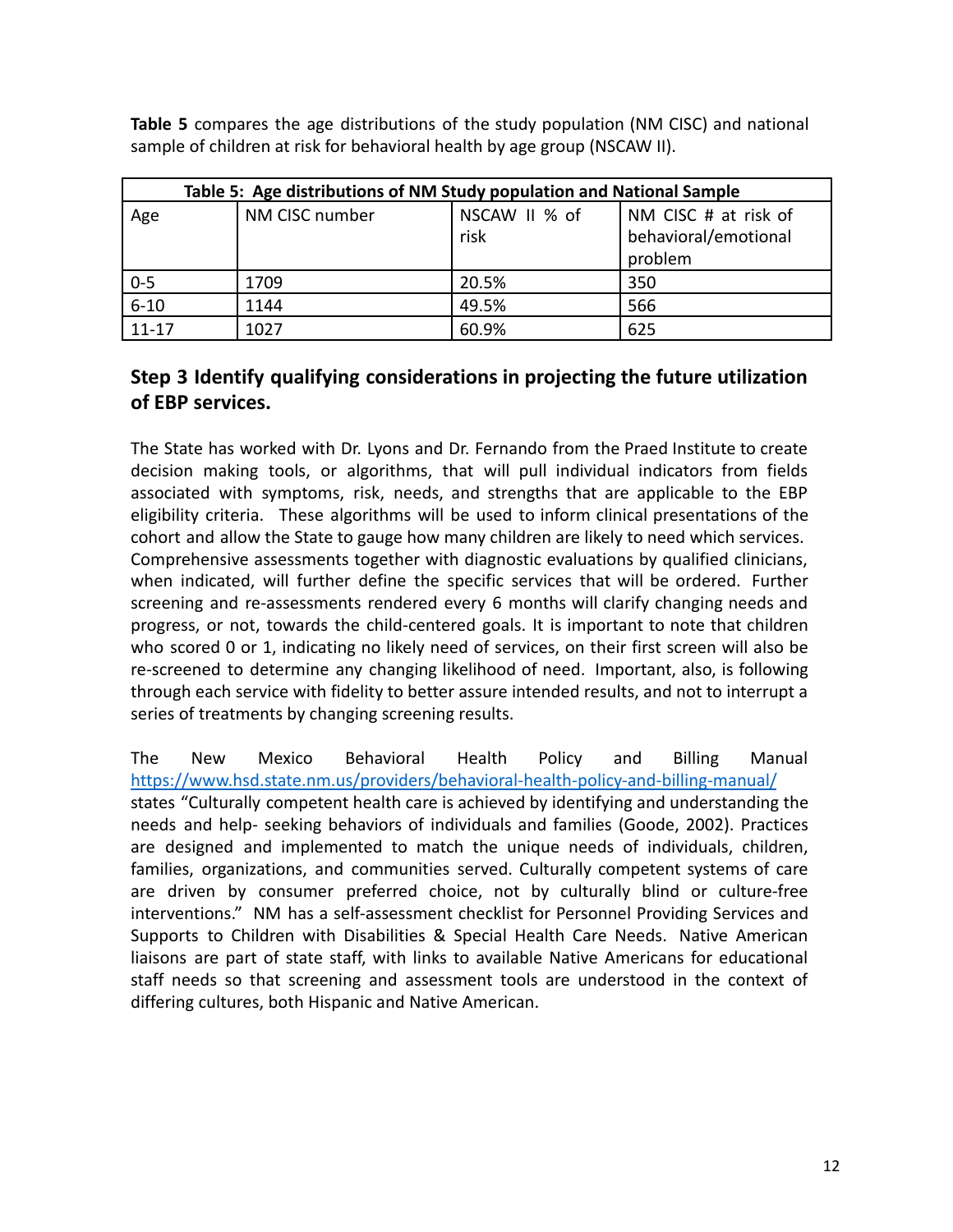**Table 6** delineates the ratings associated with likely needs. **Table 7** is the level 1 functional impairment criterion 1.1 (rates the behavioral health and emotional needs at a rating of 1) and functional impairment 2.1 (rates the behavioral health and emotional needs at a rating of 2 or 3). Functional impairment level 1 reflects a possible need that requires prevention and additional assessment. Level 2 reflects the need interferes with functioning and action or intervention is required. In the CANS portal this is 'flagged' as 'action required'.

| <b>Rating</b> | Level of Need                                                                     | <b>Appropriate Action</b>                                   |
|---------------|-----------------------------------------------------------------------------------|-------------------------------------------------------------|
| 0             | No evidence of need.                                                              | No action needed.                                           |
| 1             | Significant history or possible need that<br>is not interfering with functioning. | Watchful<br>prevention<br>waiting<br>additional assessment. |
| 2             | Need interferes with functioning.                                                 | Action / Intervention required                              |
| 3             | Need is dangerous or disabling.                                                   | Immediate action /<br>Intensive action<br>reguired          |

**Table 6**: Rating scale for needs CANS

#### **Table 7**: Functional Impairment Level 1

| <b>Treatment Need/Population Eligibility</b>                                       |                                                                                                                                                                                                                                                                                                                                                                                                                                                                               |  |
|------------------------------------------------------------------------------------|-------------------------------------------------------------------------------------------------------------------------------------------------------------------------------------------------------------------------------------------------------------------------------------------------------------------------------------------------------------------------------------------------------------------------------------------------------------------------------|--|
| <b>Functional Impairment</b><br>1<br><b>Prevention/Assessment</b><br>Criterion 1.1 | 1.1<br>At least one rating of '1' on any of the Behavioral/Emotional Needs:<br>Psychosis<br>Oppositional<br><b>Eating Disturbance</b><br>-<br>Impulsivity/Hyperactivity<br>Conduct<br>Attachment<br>-<br>-<br>Attention/Concentration<br><b>Difficulties</b><br>Adjustment to<br>-<br>$\overline{\phantom{a}}$<br>Behavioral<br>Depression<br><b>Trauma</b><br>$\overline{\phantom{0}}$<br>- Anger Control<br>Anxiety<br>Regression<br>-<br>Substance Use<br>$-$ Somatization |  |
| <b>Functional Impairment</b><br>2<br><b>Outpatient</b><br>Criterion 2.1            | 2.1<br>At least one rating of '2', or '3' on any of the following Behavioral/Emotional<br>Needs:<br>Psychosis<br>Oppositional<br><b>Eating Disturbance</b><br>Impulsivity/Hyperactivity<br>Conduct<br>Attachment<br>$\overline{\phantom{m}}$<br>Attention/Concentration<br>Adjustment to<br><b>Difficulties</b><br>$\overline{\phantom{a}}$<br>Behavioral<br>Depression<br><b>Trauma</b><br>Anxiety<br>Anger Control<br>Regression<br>Substance Use<br>Somatization           |  |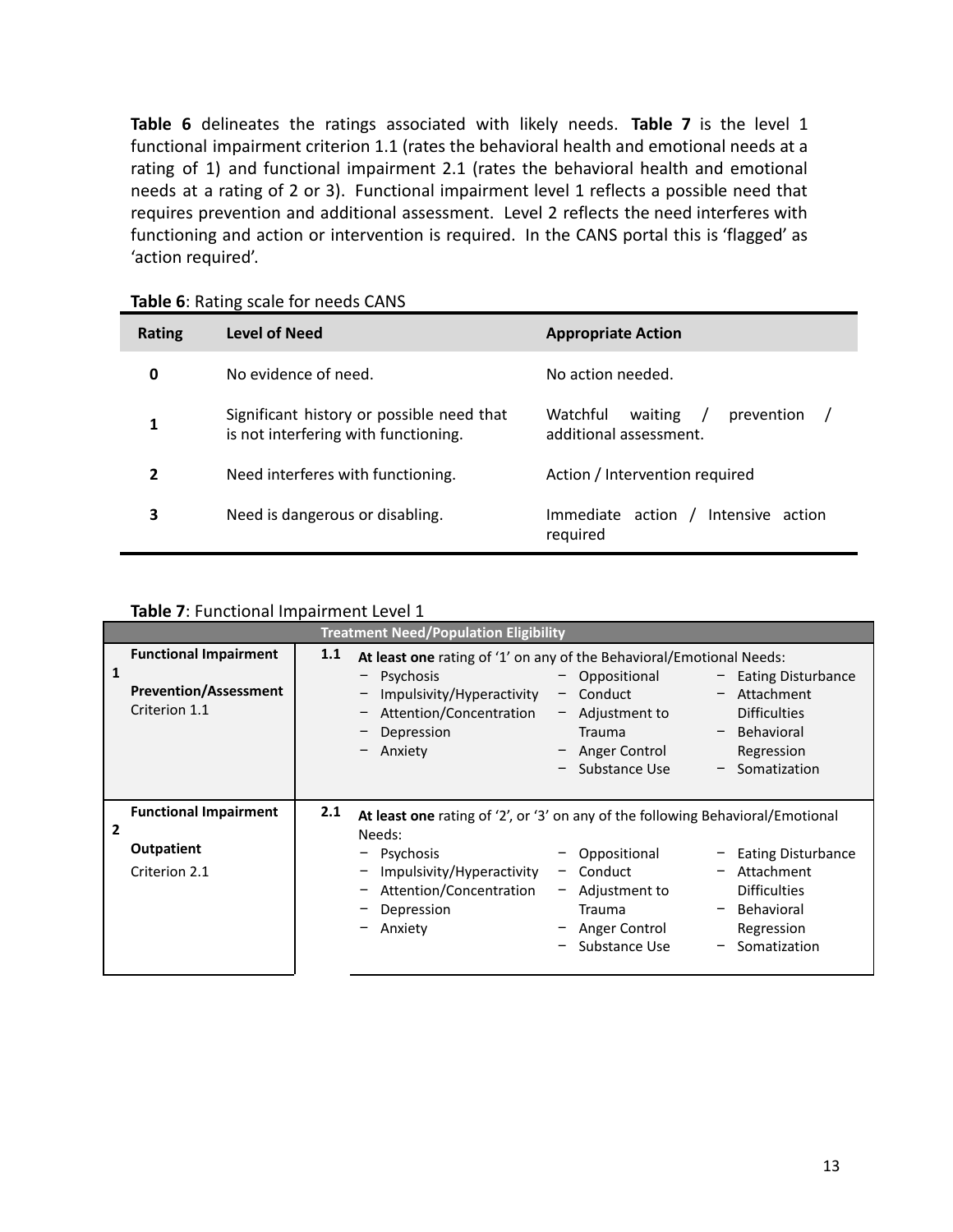**Table 8** outlines functional impairment level 3 for Comprehensive Community Support Services (CCSS) which includes a rating of 2 or 3 in behavioral health/emotional needs; 2 or 3 in substance use; rating of 3 (complexity) in the life functioning domain; and rating of 2 or 3 in risk behaviors, or 3 items with a 1 or more.

|                                                                                                                                                                                                       |     | <b>Treatment Need/Population Eligibility</b>                                                                                                                                                                                                                                                                                                                                                                                                  |     | <b>Complexity</b>                                                                                                                                                                                                                                                                                                                                                                     |
|-------------------------------------------------------------------------------------------------------------------------------------------------------------------------------------------------------|-----|-----------------------------------------------------------------------------------------------------------------------------------------------------------------------------------------------------------------------------------------------------------------------------------------------------------------------------------------------------------------------------------------------------------------------------------------------|-----|---------------------------------------------------------------------------------------------------------------------------------------------------------------------------------------------------------------------------------------------------------------------------------------------------------------------------------------------------------------------------------------|
| <b>Functional</b><br><b>Impairment 3</b><br><b>Community</b><br><b>Support</b><br><b>Services</b><br>(Criterion<br>$3.1$ or<br>Criterion 3.2)<br><b>AND</b><br>(Criterion<br>3.3 or<br>Criterion 3.4) | 3.1 | At least one rating of '2' or '3' on<br>any of the Behavioral/Emotional<br>Needs:<br>Psychosis<br>Impulsivity<br>Hyperactivity<br>Atten/Concentration<br>Depression<br>Anxiety<br>Oppositional<br>Conduct<br>Adjustment to Trauma<br>Anger Control<br><b>Eating Disturbance</b><br><b>Attachment Difficulties</b><br><b>Behavioral Regression</b><br>Somatization                                                                             | 3.3 | At least one rating of '3' on any of the<br>Life Functioning items:<br>- Family Functioning<br><b>Living Situation</b><br><b>Social Functioning</b><br>Recreational<br>- Legal<br>- Medical/Physical<br>- Sexual Development<br>- Sleep<br>- School Attendance<br>- School Behavior*<br>School Achievement*<br><b>Decision Making</b>                                                 |
|                                                                                                                                                                                                       | 3.2 | At least one rating of '2' or '3' on<br>Substance Use AND at least one<br>rating of '2' or '3' on any of the<br>following Behavioral/ Emotional<br>Needs:<br>Psychosis<br>Impulsivity/Hyperactivity<br>Atten/Concentration<br>Depression<br>Anxiety<br>Oppositional<br>Conduct<br>Adjustment to Trauma<br>Anger Control<br><b>Eating Disturbance</b><br><b>Attachment Difficulties</b><br><b>Behavioral Regression</b><br>Somatization<br>$-$ | 3.4 | At least one rating of '2' or '3', OR<br>three or more ratings of '1', '2', or '3'<br>on any of the following Risk Behaviors:<br>- Suicide<br><b>NSSI Behavior</b><br>Other Self-Harm<br>Danger to Others<br>- Sexual Aggression<br>Delinquent Behavior<br>Runaway<br><b>Intentional Misbehavior</b><br><b>Fire Setting</b><br>Sexually Reactive Behavior<br>- Victimization/Exploit. |

**Table 8**: Functional Impairment level 3 (Comprehensive Community Support Services)

**Table 9** outlines the functional impairment level 4 for High-Fidelity Wraparound. The ratings include: a 3 on behavioral/emotional needs or 2 or more with a rating of 2 or 3; two or more rating of 3 on life functioning (complexity) or three or more ratings 2 or 3; rating of 3 or two of more ratings of 2 or 3 on risk behavior domain; and at least one rating of 3 or two or more ratings of 2 or 3 on the caregiver resources and needs domain.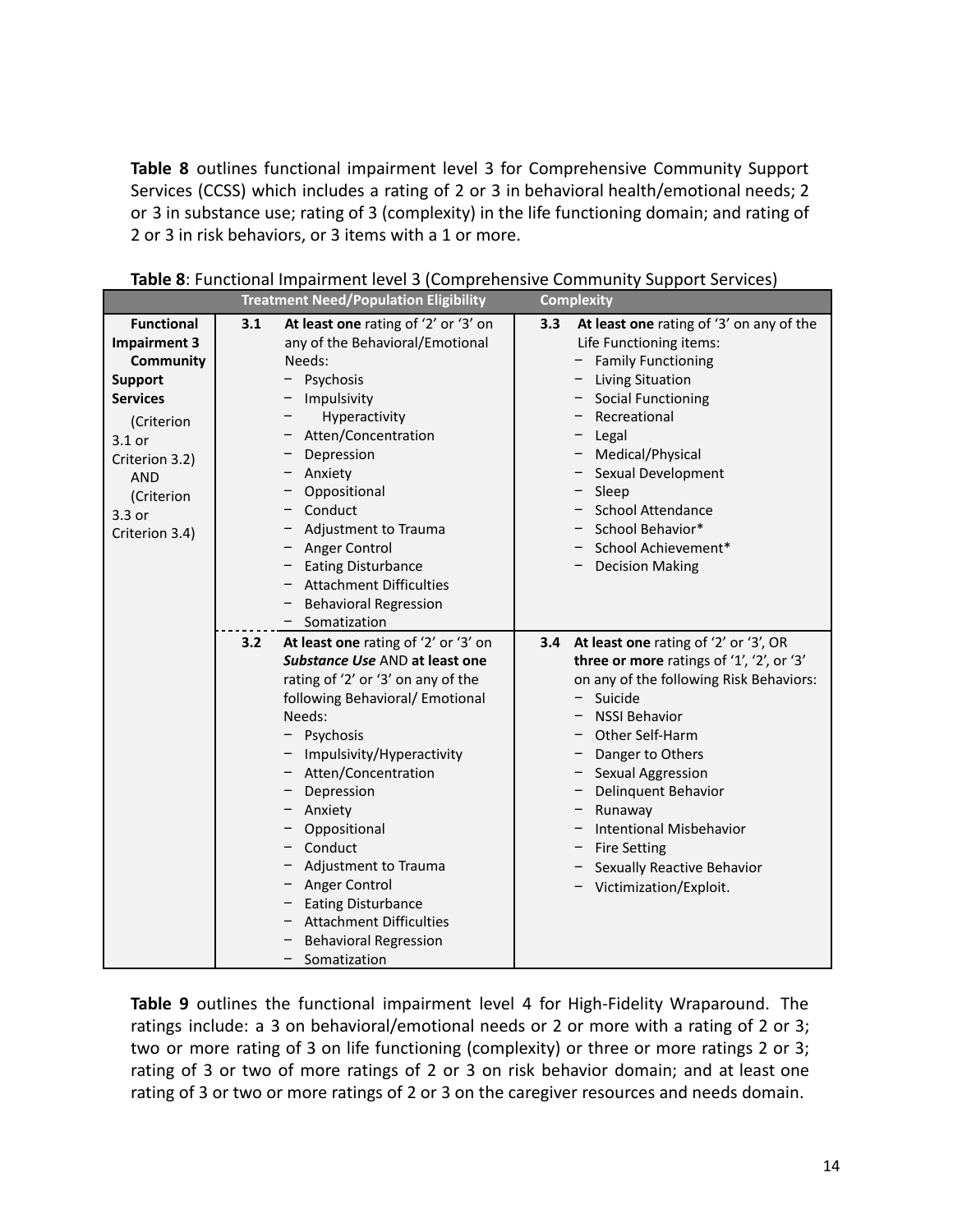Referral to specialized EBP services requires a bio-psycho-social assessment by a qualified provider to determine eligibility. Grouping our cohort from zero (no need), level 1, level 2, level 3, and level 4 will assist the State in understanding the level of intensity needed. The providers will be trained in understanding how to use the information the CANS is communicating and will assist the alignment of language and understanding about trauma, needs, strengths through the child serving system of care.

|                                                                                                                                                                | <b>Treatment Need/Population</b><br><b>Eligibility</b>                                                                                                                                                                                                                                                                                                                                                                                         | <b>Complexity</b>                                                                                                                                                                                                                                                                                                                                                                                                                                                    |
|----------------------------------------------------------------------------------------------------------------------------------------------------------------|------------------------------------------------------------------------------------------------------------------------------------------------------------------------------------------------------------------------------------------------------------------------------------------------------------------------------------------------------------------------------------------------------------------------------------------------|----------------------------------------------------------------------------------------------------------------------------------------------------------------------------------------------------------------------------------------------------------------------------------------------------------------------------------------------------------------------------------------------------------------------------------------------------------------------|
| <b>Functional</b><br><b>Impairment 4</b><br>Wraparound<br>Criterion 4.1<br><b>AND</b><br>(Criterion<br>4.2 OR Criterion<br>4.3)<br><b>AND</b><br>Criterion 4.4 | At least one rating of '3', OR two<br>4.1<br>or more ratings of '2' or '3' on<br>any of the Behavioral/<br><b>Emotional Needs:</b><br>- Psychosis<br>Impulsivity/Hyperactivity<br>- Attention/Concentration<br>Depression<br>Anxiety<br>Oppositional<br>- Conduct<br>- Adjustment to Trauma<br>- Anger Control<br>Substance Use<br><b>Eating Disturbance</b><br><b>Attachment Difficulties</b><br><b>Behavioral Regression</b><br>Somatization | 4.2<br>Two or more ratings of '3', OR three or<br>more ratings of '2' or '3' on any of the<br>following Functioning items:<br>- Family<br>Medical/Physical<br>Functioning<br>- Sexual<br>Development<br>Living<br>Situation<br>- Sleep<br>- School<br>- Social<br>Attendance<br>Functioning<br>Recreational<br>$-$ Decision Making<br>Legal<br>4.3<br>At least one rating of '3', OR two or<br>more ratings of '2' or '3' on any of the<br>following Risk Behaviors: |

**Table 9**: Functional impairment level 4: High-Fidelity Wraparound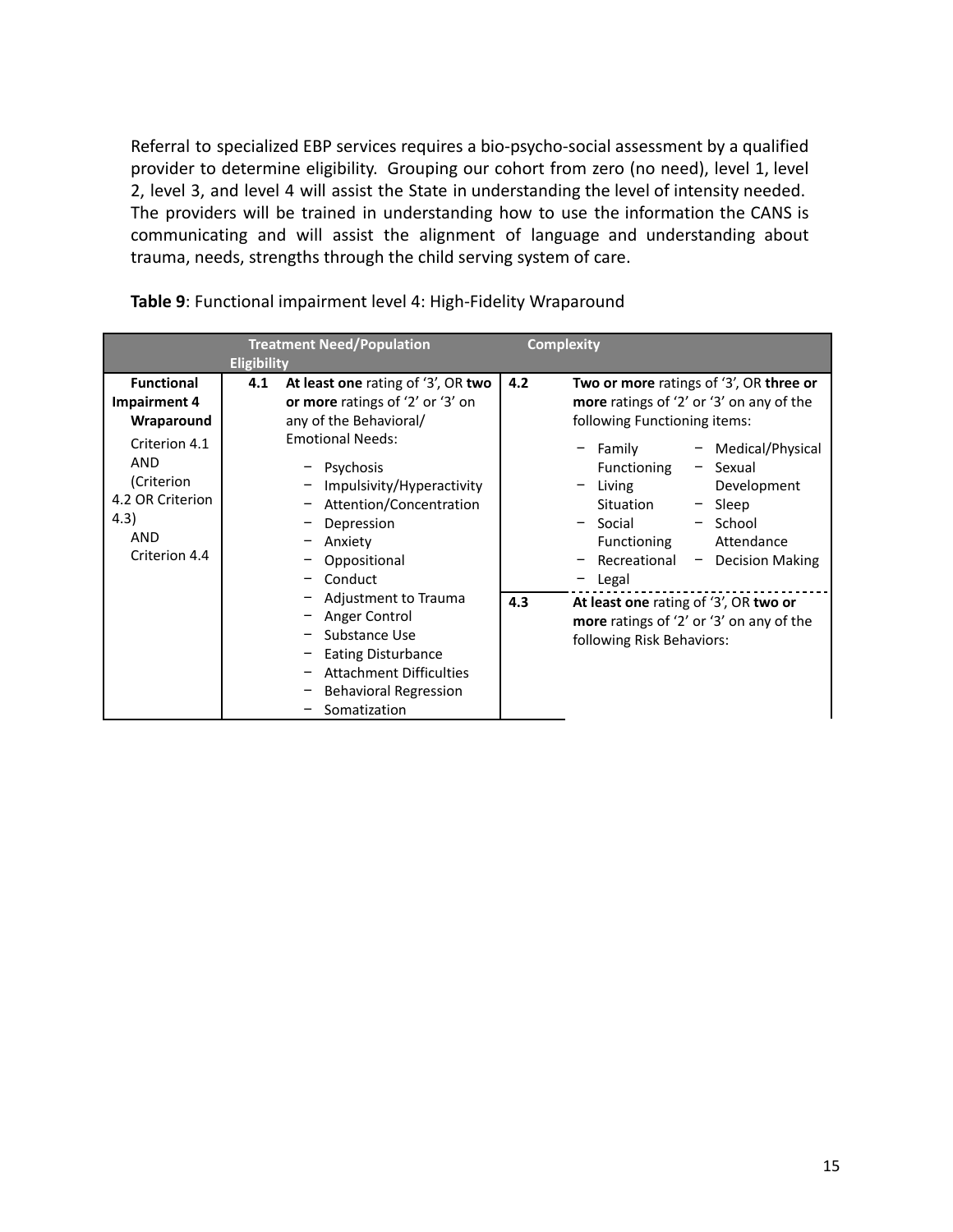**Table 10** outlines criteria unique to Dialectical Behavioral Therapy (DBT), Eye Movement Reprocessing and Desensitization (EMDR), and Trauma Focused Cognitive Behavioral Therapy (TFCBT).

**Table 10:** Evidence Based Practices: Dialectical Behavioral Therapy, EMDR, TF-CBT

|                                                 |                | <b>Treatment Need/Population Eligibility</b>                                                                                                                             |
|-------------------------------------------------|----------------|--------------------------------------------------------------------------------------------------------------------------------------------------------------------------|
| <b>Dialectical</b><br><b>Behavioral Therapy</b> | 1              | Child is at least 12 years old                                                                                                                                           |
| Criterion 1                                     |                |                                                                                                                                                                          |
| <b>AND</b>                                      | $\overline{2}$ | A rating of '0' on the Developmental/Intellectual item.                                                                                                                  |
| Criterion 2                                     |                |                                                                                                                                                                          |
| <b>AND</b>                                      |                |                                                                                                                                                                          |
| Criterion 3                                     | 3              | A rating of '2' or '3' on Adjustment to Trauma and Interpersonal Behavior (for 16+),<br>AND a rating of '2' or '3' on Impulsivity/Hyperactivity or Oppositional Behavior |
| <b>AND</b>                                      |                |                                                                                                                                                                          |
| Criterion 4                                     | 4              |                                                                                                                                                                          |
| <b>AND</b>                                      |                | At least two ratings of '2' or '3' on the following Risk Behavior items: Suicide, NSSI<br>Behavior, Intentional Misbehavior, Eating Disturbance                          |
| Criterion 5                                     |                |                                                                                                                                                                          |
|                                                 | 5              | At least one rating of '2' or '3' on Family Functioning or Social Functioning                                                                                            |
| Eye<br><b>Movement</b>                          | $\mathbf{1}$   | Child is at least 12 years old.                                                                                                                                          |
| Desensitization and<br>Reprocessing             |                |                                                                                                                                                                          |
| Criterion 1 AND                                 | $\mathbf{2}$   | A rating of '2' or '3' on Adjustment to Trauma, Anxiety and Sleep                                                                                                        |
| Criterion 2                                     |                |                                                                                                                                                                          |
| <b>Trauma</b><br><b>Focused-Cognitive</b>       | $\mathbf 1$    | Child is at least 5 years old.                                                                                                                                           |
| <b>Behavioral Therapy</b><br>Criterion 1        | $\mathbf{2}$   | A rating of '0' on the Developmental/Intellectual item.                                                                                                                  |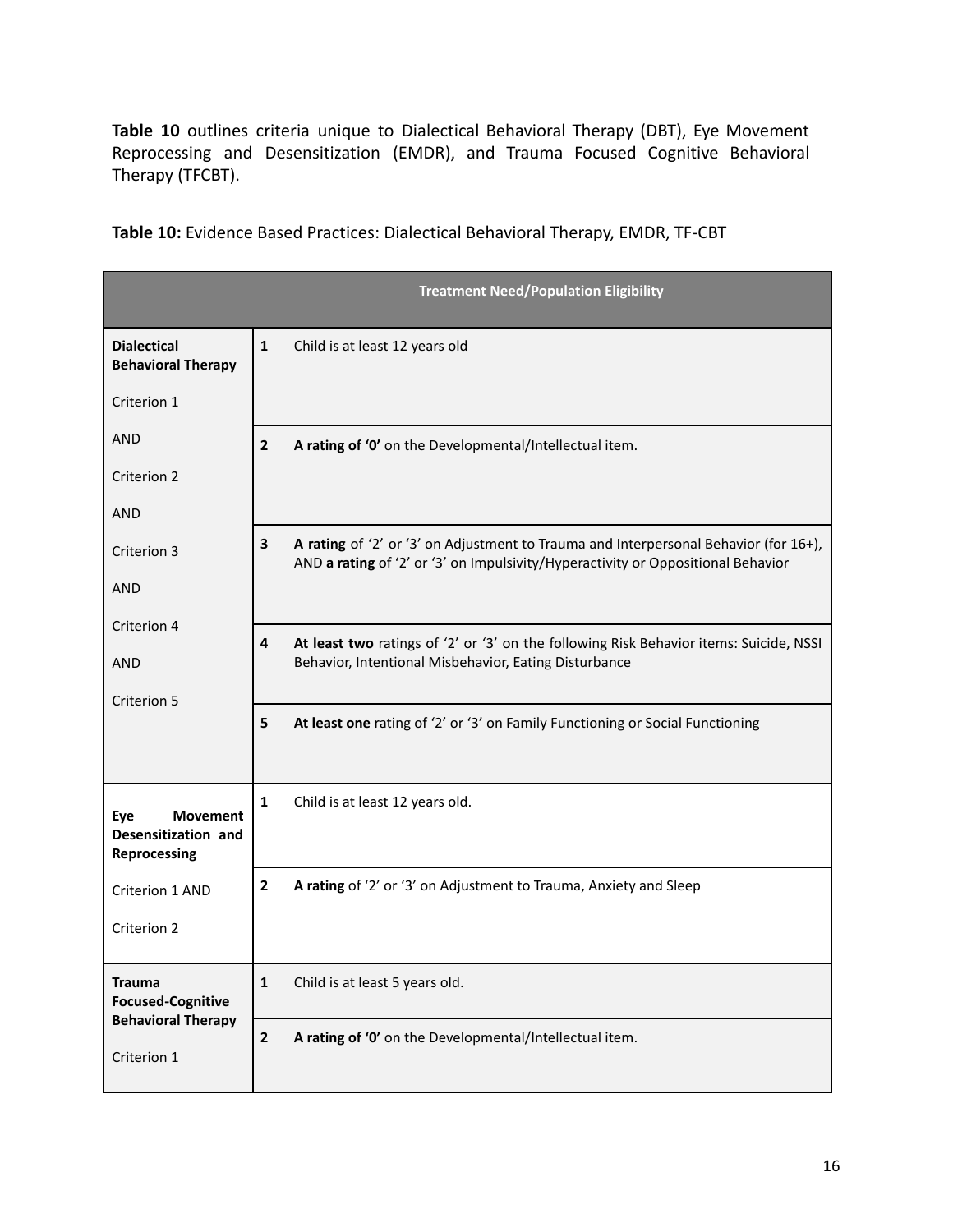| <b>AND</b>  | A rating of '2', or '3' on Adjustment to Trauma, AND at least one rating of '1', '2' or<br>'3' on any of the following Behavioral/Emotional Needs: |                |                                 |  |  |  |
|-------------|----------------------------------------------------------------------------------------------------------------------------------------------------|----------------|---------------------------------|--|--|--|
| Criterion 2 |                                                                                                                                                    |                |                                 |  |  |  |
| <b>AND</b>  |                                                                                                                                                    |                |                                 |  |  |  |
|             | $\overline{\phantom{a}}$                                                                                                                           | - Oppositional | - Anger Control                 |  |  |  |
| Criterion 3 | Impulsivity/Hyperac<br>tivity<br>- Depression<br>- Anxiety                                                                                         | - Conduct      | Interpersonal<br>Problems (16+) |  |  |  |

Finally, **Table 11** pulls out criteria related to Multisystemic Therapy (MST), Functional Family Therapy (FFT), and Child Parent Psychotherapy (CPP). CPP was added to the EBP service array because 44% of the CISC are children in this age range.

**Table 11:** MST, FFT, CPP

|                                                                                                                     | <b>Treatment Need/Population Eligibility</b> |                                                                                                                                                                                                                                                                                                                                                                                                                    |  |  |  |  |  |
|---------------------------------------------------------------------------------------------------------------------|----------------------------------------------|--------------------------------------------------------------------------------------------------------------------------------------------------------------------------------------------------------------------------------------------------------------------------------------------------------------------------------------------------------------------------------------------------------------------|--|--|--|--|--|
|                                                                                                                     | 1                                            | Child is at least 12 years old.                                                                                                                                                                                                                                                                                                                                                                                    |  |  |  |  |  |
| Multisystemic<br><b>Therapy</b><br>Criterion 1                                                                      | 2                                            | At least one rating of '3' on any of the following items:<br><b>Delinquent Behavior</b><br>Legal<br>Conduct<br>Danger to Others<br>Oppositional<br>Substance Use                                                                                                                                                                                                                                                   |  |  |  |  |  |
| <b>AND</b><br>(Criterion 2 or<br>Criterion 3)<br><b>AND</b><br>Criterion 4                                          | 3                                            | At least one rating of '3', OR two or more ratings of '2' or '3' on any of the following<br>items:<br>Delinquent Behavior<br>Legal<br>Conduct<br>Danger to Others<br>Oppositional<br>Substance Use<br>Runaway                                                                                                                                                                                                      |  |  |  |  |  |
|                                                                                                                     | 4                                            | Child has a viable caregiver.                                                                                                                                                                                                                                                                                                                                                                                      |  |  |  |  |  |
|                                                                                                                     | 1                                            | Child is at least 11 years old.                                                                                                                                                                                                                                                                                                                                                                                    |  |  |  |  |  |
| <b>Functional Family</b><br><b>Therapy</b><br>Criterion 1<br><b>AND</b><br>Criterion 2<br><b>AND</b><br>Criterion 3 | $\mathbf{2}$                                 | A rating of '2' or '3' on Substance Use AND at least one rating of '2' or '3' on any of<br>the following Behavioral/ Emotional Needs:<br>Psychosis<br>- Eating Disturbance<br>- Anxiety<br>Impulsivity/Hyperactivity<br>$-$ Conduct<br>- Attachment<br>Attention/Concentration<br>$-$ Adjustment to<br><b>Difficulties</b><br>Depression<br>- Behavioral Regression<br>Trauma<br>- Anger Control<br>- Somatization |  |  |  |  |  |
| <b>AND</b><br>Criterion 4                                                                                           | 3                                            | At least two ratings of '2' or '3' on any of the following items: Oppositional,<br>Intentional Misbehavior, Delinquent Behavior                                                                                                                                                                                                                                                                                    |  |  |  |  |  |
|                                                                                                                     | 4                                            | At least two ratings of '2' or '3' on any of the following Caregiver Resources and<br>Needs items: Supervision, Knowledge, Involvement with Care                                                                                                                                                                                                                                                                   |  |  |  |  |  |
| <b>Child Parent</b><br>Psychotherapy                                                                                | 1<br>Child is age birth thru 5 years old.    |                                                                                                                                                                                                                                                                                                                                                                                                                    |  |  |  |  |  |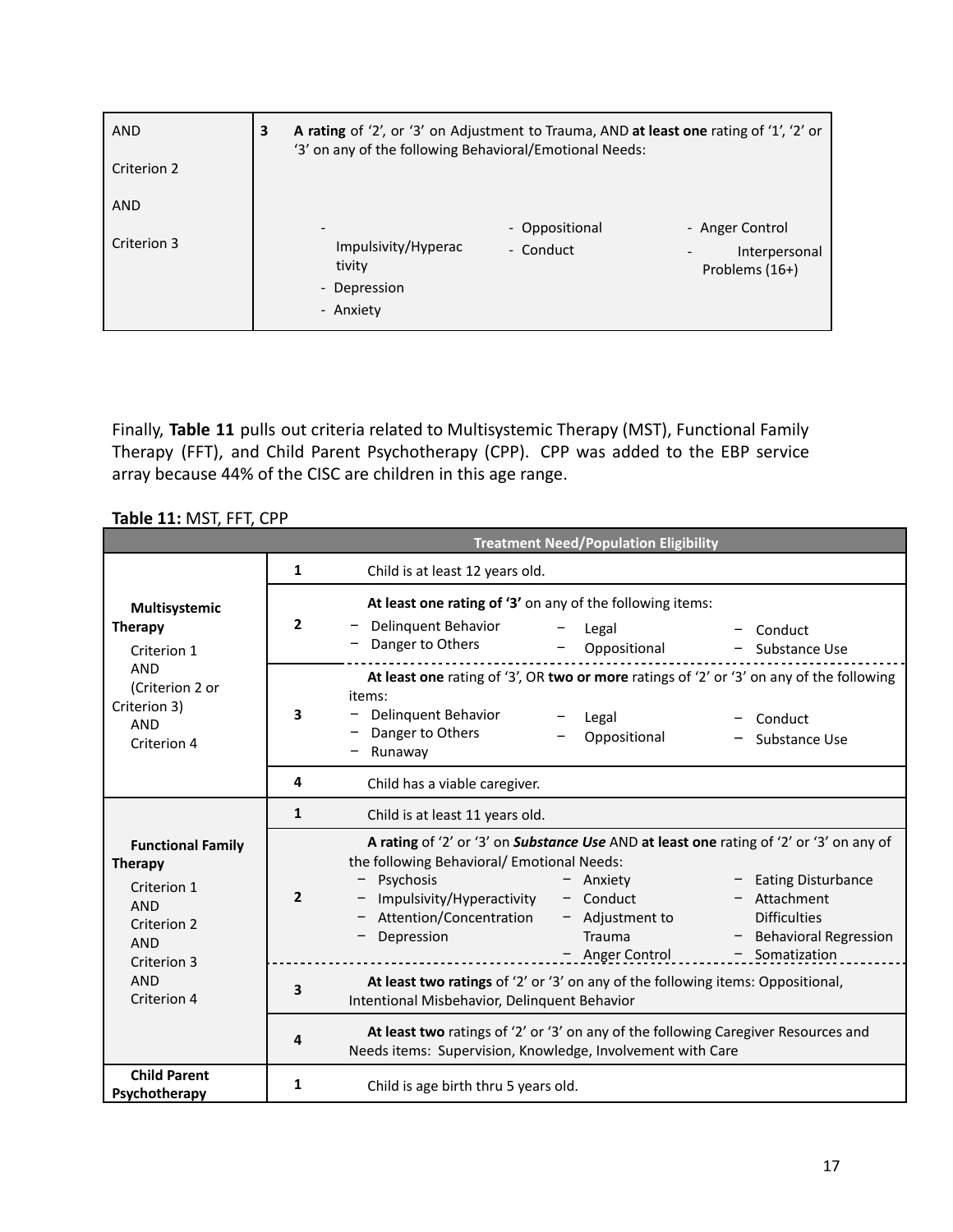| Criterion 1<br>AND              | At least one rating of 'Yes' on any of the Potentially Traumatic/Adverse Childhood<br>Experiences. |                                                                                      |  |  |  |
|---------------------------------|----------------------------------------------------------------------------------------------------|--------------------------------------------------------------------------------------|--|--|--|
| Criterion 2<br><b>AND</b>       | з                                                                                                  | At least one rating of '2' or '3' on Adjustment to Trauma or Attachment Difficulties |  |  |  |
| (Criterion 3 or<br>Criterion 4) | Δ                                                                                                  | A rating of '2' or '3' on the Caregiver Post-traumatic Reactions item                |  |  |  |

**Table 12** describes the future-state projection of EBP service users in three years and the implied penetration rates, that is, the number of users relative to the age-eligible populations. In the case of Mobile Crisis Teams, the workgroup projected service users based on state-level information for Georgia (SAMHSA, 2020). FFT Partners LLC says FFT team with 3 therapists should see 43 families a year. In the case of Multisystemic Therapy (MST), the workgroup recognizes a current-state population of 49 "crossover" youth receiving MST services in Juvenile Justice and Protective services. The future-state is projected using the scaling factor applied in HSD's actuarial projection for High Fidelity Wraparound services **(Appendix 3**). For MST, FFT, and DBT which account for the 11 to 18 age group use the study's 61% target as at risk, divided among the three services.

| Table 12: Future-State of Medicaid service utilization for the Kevin S. Cohort in CY 2023 |              |                                              |      |                      |  |  |
|-------------------------------------------------------------------------------------------|--------------|----------------------------------------------|------|----------------------|--|--|
| Service Types and<br><b>Crosswalk to Service</b><br><b>Types</b>                          | Age<br>range | Projected<br><b>CISC</b><br>service<br>users |      | Penetratio<br>n Rate |  |  |
| Child and Adolescent<br>Needs and Strengths<br>Screen (CANS)                              | All          | Current<br>number                            | All  | 100%                 |  |  |
| <b>MCO</b><br>Care<br>Coordination <sup>1[1]</sup>                                        | All          | 3880                                         | 1940 | 50%                  |  |  |
| Assessment based on<br>screening, est. from<br>NSCAW 11 risk stats                        | All          | 3880                                         | 2367 | 61%                  |  |  |
| DBT:<br><b>Dialectical</b><br><b>Behavior Therapy</b>                                     | 13<br>to 18  | 1,000                                        | 200  | 20%                  |  |  |

 $^{1}[1]$  This projection was made with an understanding that all CISC will be entering care on a Level 2 or 3 with the MCOs (requiring some level of care coordination) before being stepped down (which is able to happen as soon as appropriate and, in some cases, may be immediate). In the 1115 waiver renewal which will be submitted to CMS in late 2022, the State will coordinate with New Mexico tribes to submit a program change request that would increase this number significantly. Information about this proposal will be available in late Summer 2022. There are different penetration rates currently for care coordination, so as the shift occurs with CISC, we expect utilization to far exceed this 50% projection which was established taking into consideration the current baseline which is around 22% for CISC as well as current staffing ratios for Level 3 vs Level 2 care coordination.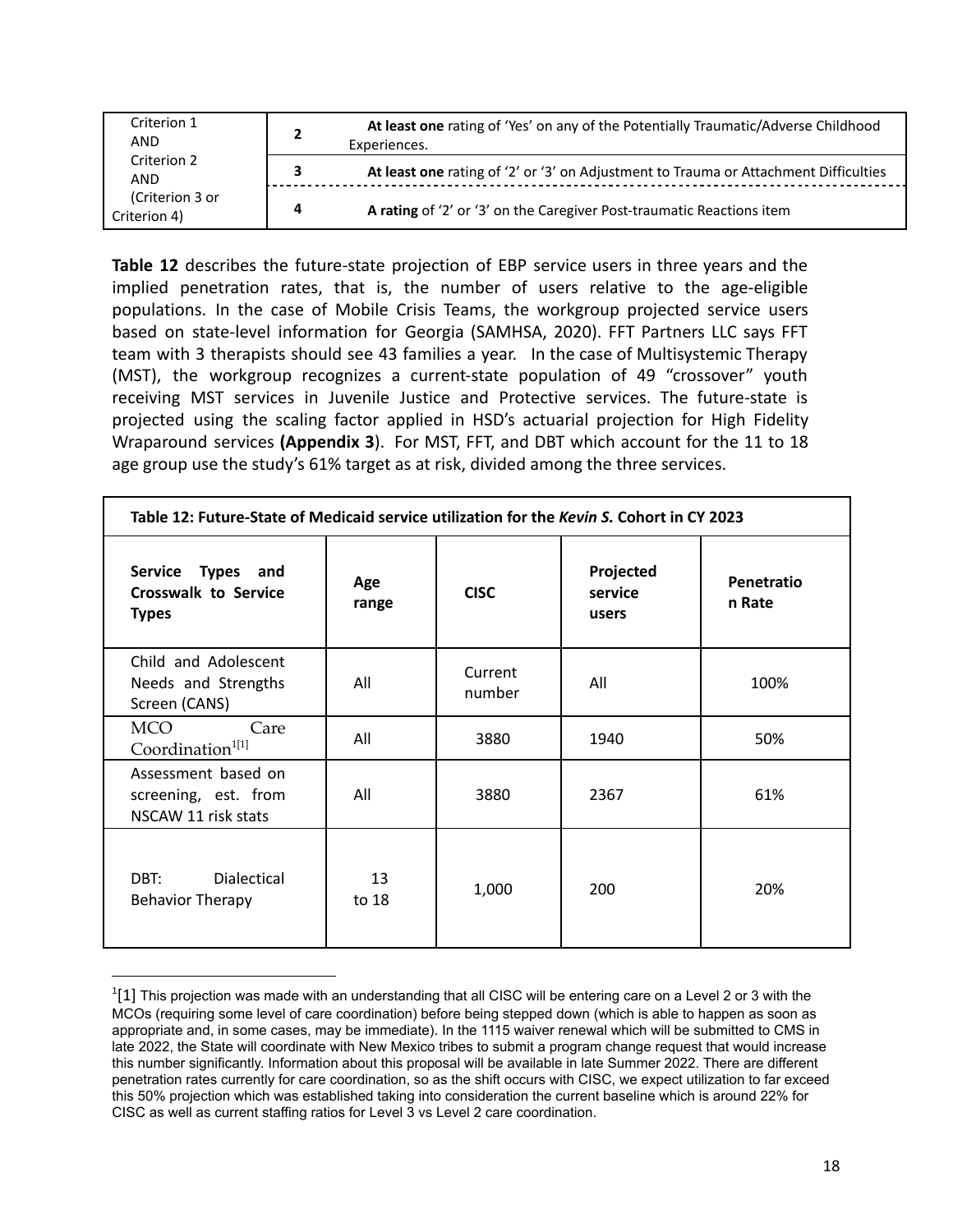| EMDR:<br>Eye<br>Movement<br>Desensitization                                                   | 12<br>to 18          | 1027  | 205   | 20% |
|-----------------------------------------------------------------------------------------------|----------------------|-------|-------|-----|
| FFT:<br>Functional<br>Family<br>Therapy,<br>including<br>Family<br>Therapy/Educ./Trainin<br>g | 10<br>to 18          | 1,030 | 309   | 30% |
| MST: Multisystemic<br>Therapy,                                                                | 11<br>to 18          | 1,027 | 205   | 20% |
| TF-CBT:<br>Trauma-Focused<br>Cognitive<br>Behavior<br>Therapy,                                | 3<br>to 18           | 3,170 | 1,268 | 40% |
| High<br>Fidelity<br>Wraparound                                                                | $\mathbf 0$<br>to 18 | 3,880 | 776   | 20% |
| Intensive<br>Care<br>Coordination. (est. as<br>sum of CLNM HH &<br>CCSS)                      | $\pmb{0}$<br>to 18   | 3880  | 1590  | 41% |
| Intensive<br>home-based services/<br><b>CYFD</b>                                              | $\mathbf 0$<br>to 18 | 3880  | 583   | 15% |
| Child-parent<br>psychotherapy                                                                 | $\mathbf 0$<br>$-5$  | 1709  | 341   | 20% |
| Mobile<br>response<br>stabilization<br>and<br>services<br>(est<br>by<br>Gordon, 2020)         | $\pmb{0}$<br>to 21   | 3883  | 1,242 | 32% |

Tables 1, 2.0, 2.1, and 2.2 above describe the CISC cohort in CY 2019 in terms of demographic characteristics, and their use of 34 categories of BH services. A predictive analysis of service utilization is provided in Table A(a) for 252 Native Americans in the CISC cohort. Table A reports the number of Native American children using each service category, the total number of times each service was used, and the average number of times each service was used. These measures are obtained for each category of service by matching encounter claim-counts to Billing provider ID. Projected CY 2022 service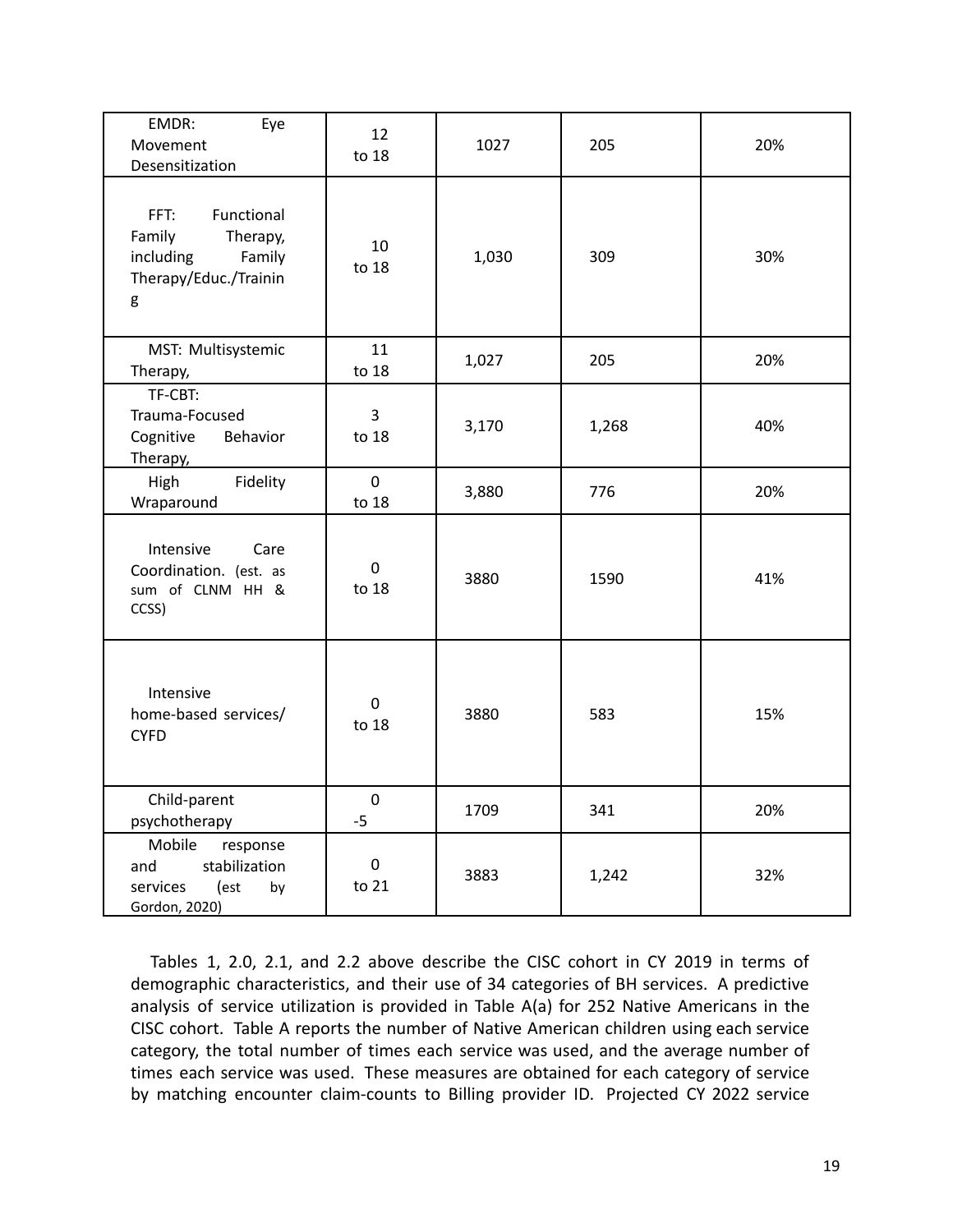utilization applies a Poisson probability model, assuming 2.5% annual trend growth for service use and 5% annual population growth for the Native American CISC. These growth trends are in accordance with CY 2022 Medicaid rate development for CYFD children receiving BH services (Mercer BH CRCS, 2021). This utilization will not likely be impacted by increased access to Traditional services for Native and Tribal youth (App. C commitments), but rather would be complimentary to those services.

| Table (a): CY 2019 and CY 2022 Behavioral Health service utilization by Native American Children (n = 252 children, all ages) |                                                           |                              |                                                                                  |                                                    |                                                |  |
|-------------------------------------------------------------------------------------------------------------------------------|-----------------------------------------------------------|------------------------------|----------------------------------------------------------------------------------|----------------------------------------------------|------------------------------------------------|--|
| Service Categories (n = 32 out of 34)                                                                                         | <b>Estimated NA</b><br>Children using<br>service, CY 2019 | service was<br>used, CY 2019 | Estimated times Poisson parameter:<br>average times service<br>was used, CY 2019 | Projected NA<br>children using<br>service, CY 2022 | Projected times<br>service is used,<br>CY 2022 |  |
| 15 min E & M                                                                                                                  | 5                                                         | 8                            | 1.6                                                                              | 5.8                                                | 10                                             |  |
| 30 min BH therapies                                                                                                           | 42                                                        | 314                          | 7.5                                                                              | 48.6                                               | 393                                            |  |
| 30 min E & M                                                                                                                  | 49                                                        | 236                          | 4.8                                                                              | 56.7                                               | 293                                            |  |
| 45 min BH therapies                                                                                                           | 55                                                        | 424                          | 7.7                                                                              | 63.7                                               | 528                                            |  |
| 45 min E & M                                                                                                                  | 3                                                         | 3                            | 1.0                                                                              | 3.5                                                | 4                                              |  |
| 60 min BH therapies                                                                                                           | 5                                                         | 15                           | 3.0                                                                              | 5.8                                                | 19                                             |  |
| 60 min E & M                                                                                                                  | 4                                                         | 6                            | 1.5                                                                              | 4.6                                                | 8                                              |  |
| Applied Behavior Analysis (ABA)                                                                                               | 1                                                         | 11                           | 11.0                                                                             | 1.2                                                | 14                                             |  |
| Assessment, psych eval                                                                                                        | 103                                                       | 150                          | 1.5                                                                              | 119.2                                              | 193                                            |  |
| Brief intervention & 15 min therapies                                                                                         | 5                                                         | 74                           | 14.8                                                                             | 5.8                                                | 92                                             |  |
| Case management                                                                                                               | 114                                                       | 641                          | 5.6                                                                              | 132.0                                              | 796                                            |  |
| <b>CCSS</b>                                                                                                                   | $\overline{7}$                                            | 94                           | 13.4                                                                             | 8.1                                                | 117                                            |  |
| <b>CLNM Health Homes</b>                                                                                                      | $\overline{2}$                                            | 22                           | 11.0                                                                             | 2.3                                                | 27                                             |  |
| Crisis triage, clinic & mobile                                                                                                | 13                                                        | 24                           | 1.8                                                                              | 15.0                                               | 29                                             |  |
| <b>Emergency Dept</b>                                                                                                         | 26                                                        | 47                           | 1.8                                                                              | 30.1                                               | 58                                             |  |
| FFT & family therapy                                                                                                          | 96                                                        | 1,809                        | 18.8                                                                             | 111.1                                              | 2,250                                          |  |
| Group therapies                                                                                                               | 22                                                        | 153                          | 7.0                                                                              | 25.5                                               | 192                                            |  |
| High-Fidelity Wraparound                                                                                                      | 5                                                         | 15                           | 3.0                                                                              | 5.8                                                | 19                                             |  |
| Inpatient                                                                                                                     | 22                                                        | 277                          | 12.6                                                                             | 25.5                                               | 346                                            |  |
| IOP, ACT                                                                                                                      | $\mathbf{1}$                                              | 2                            | 2.0                                                                              | 1.2                                                | 3                                              |  |
| Medication assisted treatment                                                                                                 | 1                                                         | 1                            | 1.0                                                                              | 1.2                                                | 1                                              |  |
| Non dinical congregate care                                                                                                   | 5                                                         | 8                            | 1.6                                                                              | 5.8                                                | 10                                             |  |
| Over 60 min BH terapies                                                                                                       | 68                                                        | 436                          | 6.4                                                                              | 78.7                                               | 543                                            |  |
| Over 60 min E & M                                                                                                             | $\overline{2}$                                            | 2                            | 1.0                                                                              | 2.3                                                | 5                                              |  |
| PH & Day Treatment                                                                                                            | 10                                                        | 397                          | 39.7                                                                             | 11.6                                               | 495                                            |  |
| Residential & youth shelter                                                                                                   | 17                                                        | 191                          | 11.2                                                                             | 19.7                                               | 237                                            |  |
| School based                                                                                                                  | 39                                                        | 756                          | 19.4                                                                             | 45.1                                               | 943                                            |  |
| Screening & EPSDT periodocity                                                                                                 | 192                                                       | 380                          | 2.0                                                                              | 222.3                                              | 479                                            |  |
| Secondary prevention                                                                                                          | 4                                                         | 51                           | 12.8                                                                             | 4.6                                                | 64                                             |  |
| Services for each                                                                                                             | 31                                                        | 331                          | 10.7                                                                             | 35.9                                               | 414                                            |  |
| Treatment foster care                                                                                                         | 30                                                        | 1,070                        | 35.7                                                                             | 34.7                                               | 1,335                                          |  |
| <b>Treatment Planning</b>                                                                                                     | 6                                                         | 11                           | 1.8                                                                              | 6.9                                                | 14                                             |  |

#### **TABLE A: example of applied methodology to NA CISC 2019 sub-group**

### **Description and projected # of service providers**

Because service needs and availability are codependent in projecting the future-state, the workgroup identified "average caseload" information for EBP services. The average caseload assumption would also apply to workforce development efforts such as training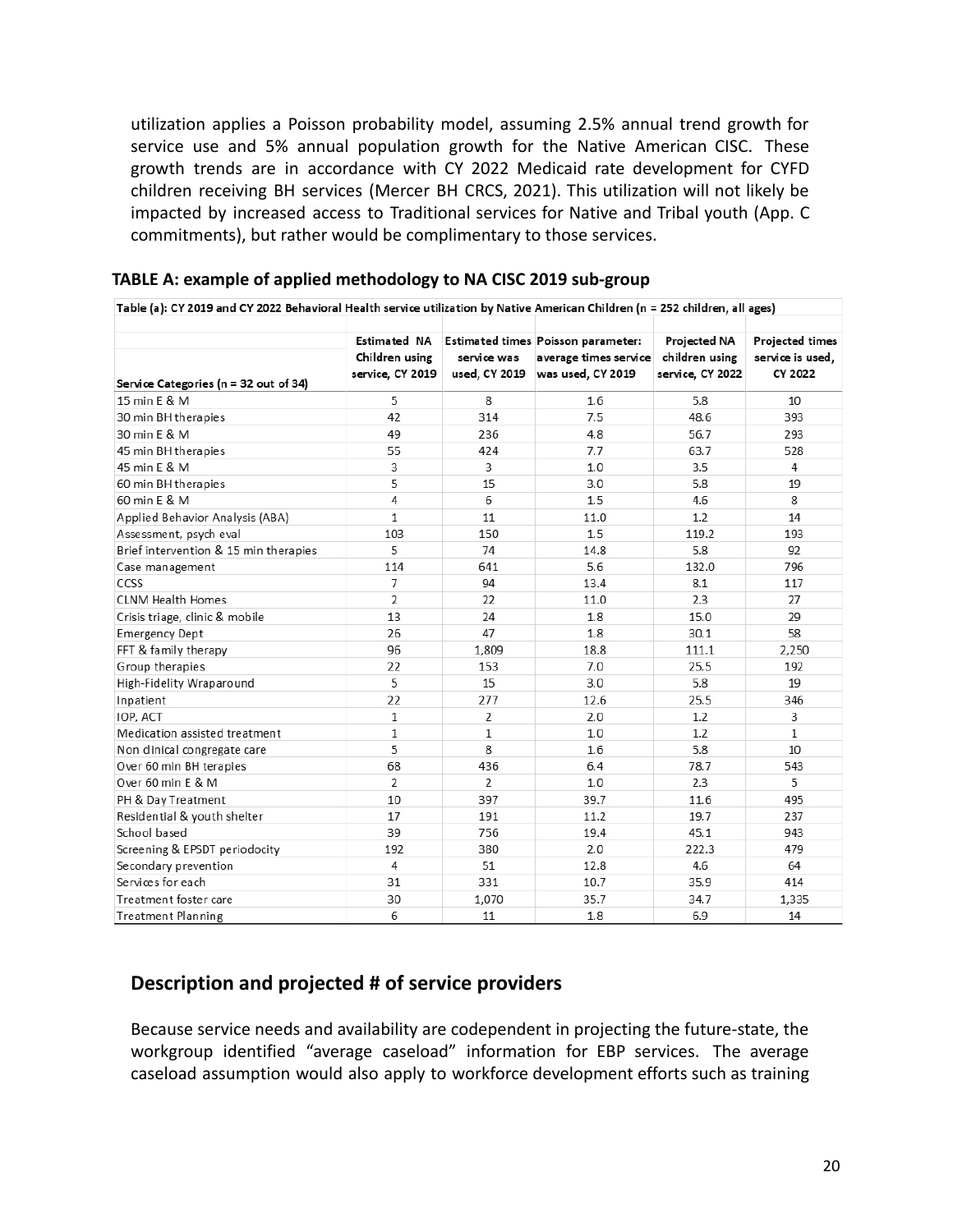and certification. Consequently, the workgroup is reviewing these qualifying characteristics in projecting the future-sate.

#### **Dialectical Behavioral Therapy (DBT)**

DBT is a comprehensive treatment that includes many aspects of other cognitive-behavioral approaches, such as behavior therapy, including (a) five functions of treatment, (b) biosocial theory and focusing on emotions in treatment, (c) dialectical philosophy, and (d) acceptance and mindfulness. DBT is geared to those with a serious emotional disturbance diagnosis, borderline criteria or at risk or engaged in self-harm behavior.

The average caseload size is 15 service users per worker with an average episode of care of six months. So, on an annual basis, if they practiced exclusively with this therapy, a worker could serve 30 service users per year. If it were determined they were only practicing DBT for 25% of their time they could **serve 7.5 users per year.** If there were 200 service users, it would **take 26 DBT practitioners.**

#### **Eye Movement Desensitization (EMDR)**

EMDR is a structured therapy that encourages the patient to briefly focus on the trauma memory while simultaneously experiencing bilateral stimulation (typically eye movements), which is associated with a reduction in the vividness and emotion associated with the trauma memories.

The average caseload size is 25 service users per worker with an average episode of care of three months. Accordingly, a worker can serve 200 service users assuming this was the only therapy they were engaged in. If it were determined they were only practicing EMDR for 25% of their time they could **serve 50 users per year.** If there were 616 users needing EMDR, it would **take 12 EMDR practitioners.** There are 498 New Mexico clinicians registered and certified with the national [EMDR institute](https://www.emdr.com/).

### **Functional Family Therapy (FFT)**

Functional Family Therapy (FFT) is an evidence-based, short term and intensive family-based treatment. FFT enrolls young adults aged 11-18 with serious behavior problems such as conduct disorder, violent acting-out, and substance abuse. FFT has a wide range of clinical applications and has been effectively integrated into a wide array of multi-ethnic, multicultural contexts.

The average caseload is 8 families per practitioner with an average episode of service being 5 months. Thus, one 5 practitioner team can serve 96 families per year. If it were determined that the team of 5 practitioners were only practicing FFT for 25% of their time they could **serve approximately 24 families per year.** If there are 309 families total who qualify for FTT in New Mexico there would be a need for **between 3 and 5 practitioner FFT teams.**

#### **Multi-systemic therapy (MST)**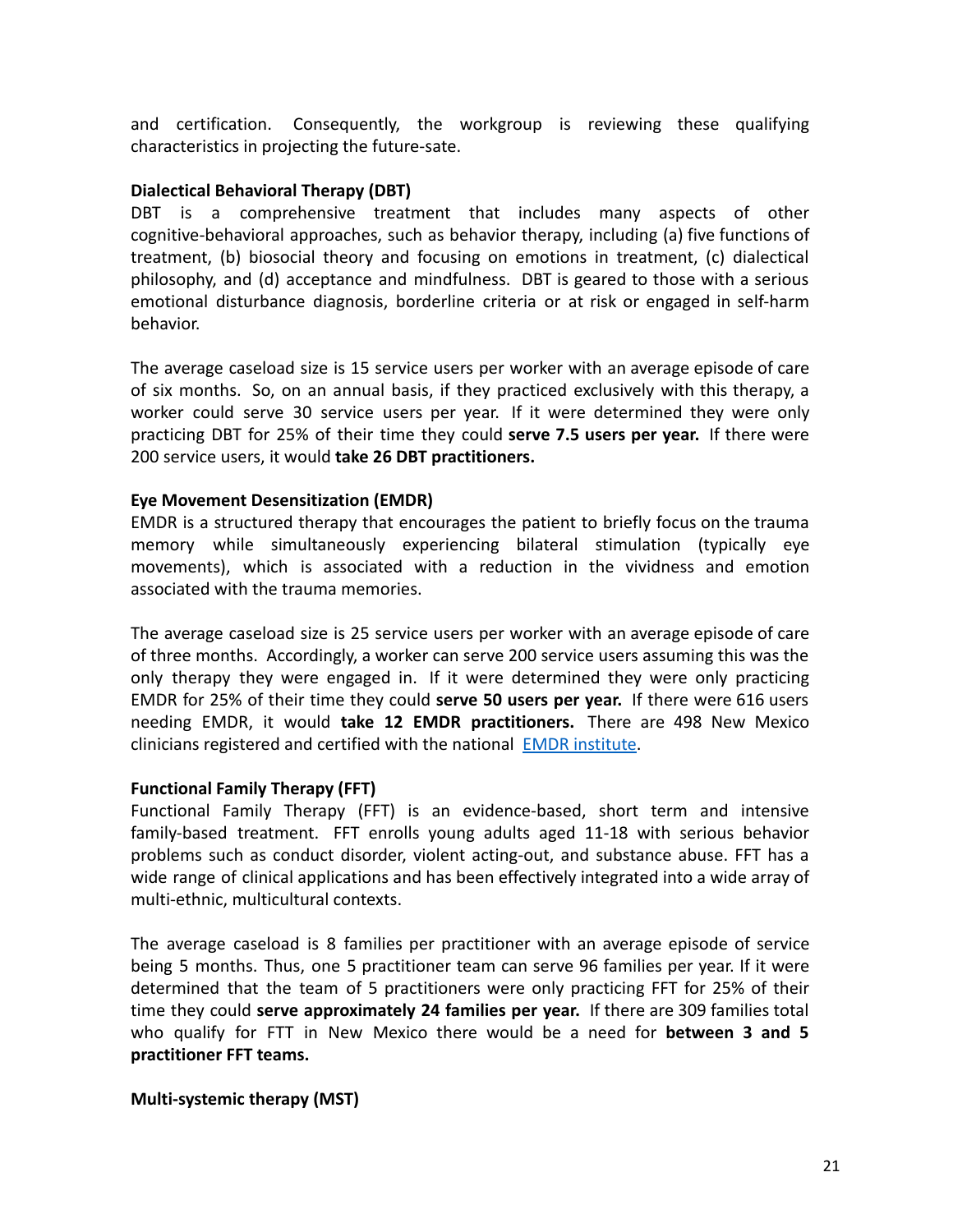Multi-Systemic Therapy (MST) is an evidence-based and intensive home-, family- and community-focused treatment for youth with serious antisocial behavior. The overarching goal of MST is to keep youth who have exhibited serious clinical problems at home, in school, and engaged in pro-social activities. Through an intensive, yet relatively short-term (3-5 month) home-based approach, MST therapists aim to uncover and assess the functional origins of adolescent behavioral and/or substance use problems and develop personalized treatment goals in collaboration with the family. MST works to alter the youth's ecology in a pragmatic manner that promotes pro-social conduct while decreasing problem and delinquent behavior. Systems and social ecological theories, along with behavioral, cognitive-behavioral theories, form the foundation of MST.

MST is delivered to a family by a therapist who is part of a small team of 2-4 therapists plus a supervisor that are fully dedicated to providing the MST model. MST therapists are typically master's level clinicians. Because MST is delivered in the home, each MST team has a service delivery area that can expand up to 90 minutes from the office. Therapists arrange for 24/7 coverage for families. MST is listed as a well-supported intervention on the Title IV-E Prevention Services Clearinghouse, part of the FFPSA state plans, and one of the identified responses to the Kevin S lawsuit in the expansion of community-focused evidence-based services (EBP's) for kids and families.

A practitioner works with MST for 100% of their time except the supervisor who works 50% of the time MST. The average caseload **is 24 clients pers year with a team of 4 to 4 therapists**. If there are 205 service users New Mexico would need **9 MST practitioners divided between 3 to 5 MST teams.**

#### **Trauma-Focused Cognitive Behavior Therapy (TF-CBT)**

TF-CBT is a short-term treatment model that effectively improves a range of trauma-related outcomes in eight to 25 sessions, as well as addressing depression and anxiety and cognitive and behavioral problems. It involves parent participation.

The average caseload is 12 service users per worker with an average episode of care of three months. Accordingly, a worker can serve 48 service users per year if they were working exclusively with TF-CBT. Assuming they were working only 25% of their time with TF-CBT they could serve **12 users per year**. If there were 1997 service users it would take **166 service providers.**

#### **High-Fidelity Wraparound (HFW)**

HFW is intensive care coordination supporting the services and systems a youth and family already have in place or identifying new ones that may be needed. Accordingly, the Wraparound approach helps increase the effectiveness of existing services. Wraparound covers all ages, and the projected utilization for an 18 to 21 age cohort is consistent with ongoing CYFD activities aimed at expanding foster care for older youth in New Mexico.

The average caseload for a service provider is 10 service users with an average episode of care of 6-12 months. Therefore, a service provider can serve between 10 and 20 service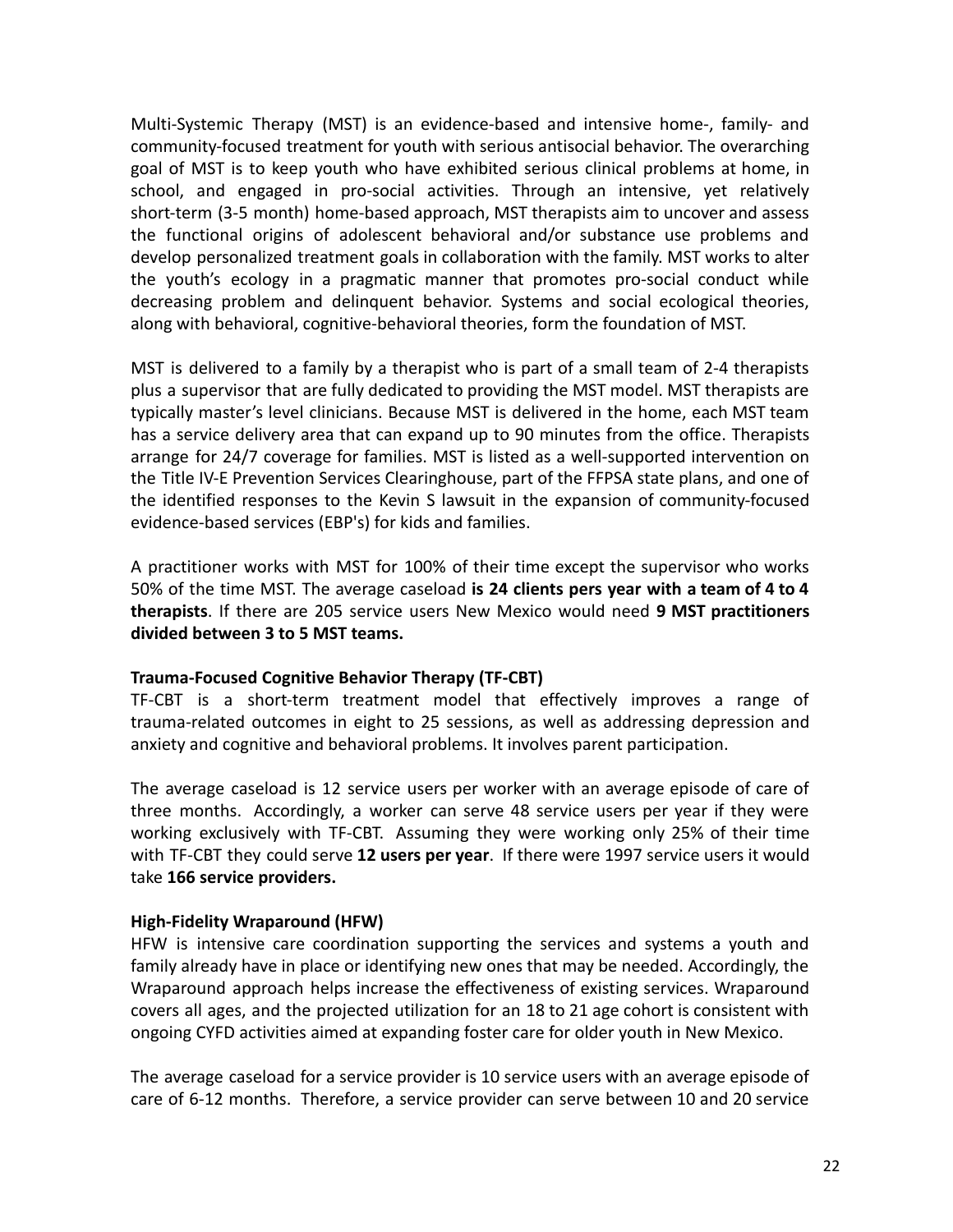**users per year with an average of 15**. If there are 776 service users, it would take **52 Wraparound Facilitators and 7 coaches (1:8 ratio).**

#### **Crisis Assessment Tool (CAT) and Child Adolescent Needs and Strengths (CANS)**

Screenings call for CYFD to use the Crisis Assessment Tool (CAT) as an initial short screen in identifying an individual's needs within 10 days of coming into the custody of Child Protective Services (CPS). The CAT is the first step CPS takes to identify immediate needs and referrals for community-based services or comprehensive mental health assessment.

In addition to the CAT, further screening is completed within 45 days of coming into custody using the Child and Adolescent Needs and Strengths (CANS) tool. The CANS tool is more comprehensive insofar as it considers the individual's experience of trauma, schooling, social and cultural identities, medical, mental health, and family needs. The CANS differentiates needs for immediate or moderate action, watching, or no action at all. Upon completion of the initial CANS (baseline) a status update follows every six months, or whenever significant events occur while in custody.

Upon completion, the CANS is used to identify specific needs, suggesting referrals to High Fidelity Wraparound, Comprehensive Community Support Services, and additional neuropsychological evaluations for example. The intent is to share the CANS information with community providers and MCOs to ensure they have a comprehensive understanding of individual needs and help identify appropriate outpatient or least-restrictive interventions.

### **Intensive Case Management (ICM)**

High-Fidelity Wraparound, CareLink New Mexico Health Homes, and Comprehensive Community Support Services are all considered intensive case management as membership in these programs is based on diagnostic and assessment criteria. New Mexico also reimburses for a service named intensive case management for eligible populations. HSD and CYFD are not considering the development of another form of this service currently.

**Mobile Response and Crisis Stabilization**: To assist in identifying usage for those services without specific identification, we have used state-level studies for mobile crisis. Even though mobile crisis is currently identified and reimbursed by Medicaid, the reimbursement is inadequate, so we have only a few units. This will be rectified by our work with the 988 initiative and grant funding. CYFD is working with Elizabeth Manley on establishing mobile crisis, or Mobile Response and Stabilization Services (MRSS). A breakout of the core components and approach is available in **Appendix 4** The State recognizes that children's needs are different. In New Jersey, one of the ways they were able to reform their system of care for children was using mobile response to have units accompany CPS when they were removing the child. They would establish a relationship by talking briefly to the child, family, and foster parent stating *something big just happened. Sometimes that means you (or your child) may have problems with eating, sleeping, feelings, concentrating and feel different in school. If this happens just call us,*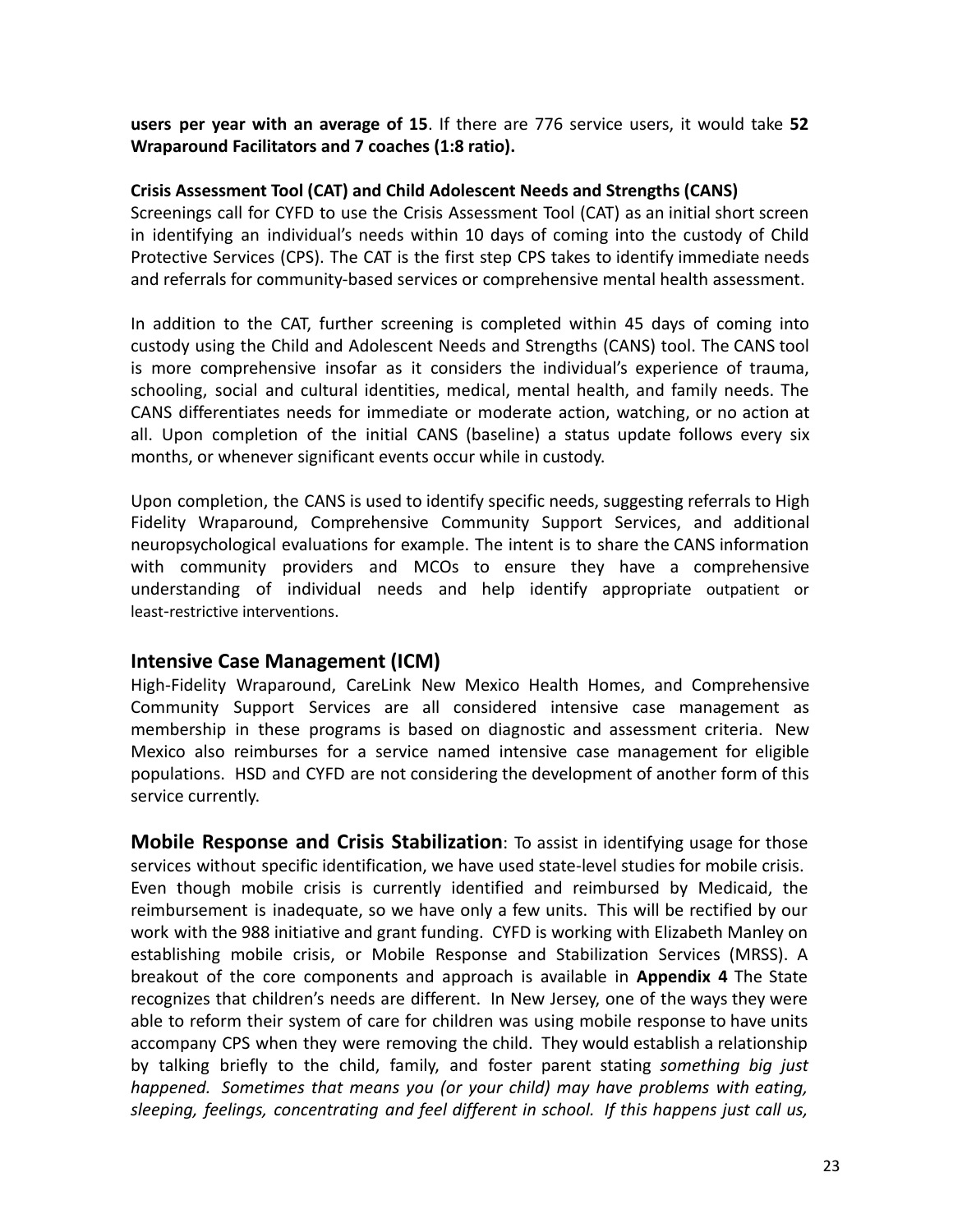*we know what to do.* This is moving upstream, predicting, and normalizing traumatic stress following a removal, regardless of the abuse or neglect suffered in the home. This is something that the State plans to achieve in time.

## **Step 4: Survey NM behavioral health providers and practitioners to determine both capacity and interest in pursuing the evidence-based practices.**

An initial survey has been released to all behavioral health providers in NM requesting information regarding their use of both TF-CBT and FFT, and their interest in receiving support for training and certification for which they will commit to serving children in state custody for at least 25% of their caseload. (**Appendix 5**)

A survey of EMDR practitioners will be targeted at clinicians already trained and certified, as described above. CYFD has already invested in MST expansion and seeded 5 new teams last fiscal year.

The State will also be getting quarterly or biannual data from the DVP team on claims and utilization of services tracked through Medicaid, STAR, and other mechanisms.

### **Future Research Steps and Timelines**

The aim of the workgroup is to project service utilization for the CISC cohort, recognizing behavioral health needs, eligibility requirements, and demographics (both age and location by county). At the time of the data pull (2019) there were few codes or modifiers to delineate current EBP usage. We have identified codes and modifiers which will enable us to track the use of these EBPs. See **Table 13** for codes/modifiers. Work to publicize the modifiers is underway.

| <b>Table 13: Codes and Modifiers for EBPs</b> |                                            |           |                |             |            |               |  |
|-----------------------------------------------|--------------------------------------------|-----------|----------------|-------------|------------|---------------|--|
|                                               |                                            | TF-C      | <b>DBT</b>     | <b>EMDR</b> | <b>CPP</b> | <b>Trauma</b> |  |
|                                               |                                            | <b>BT</b> |                |             |            | responsive    |  |
| 90832                                         | Psychotherapy, 30 min                      | U1        | U2             | U3          | U4         | ST            |  |
| 90834                                         | Psychotherapy, 45 minutes                  | U1        | U <sub>2</sub> | U3          | U4         | <b>ST</b>     |  |
| 90837                                         | Psychotherapy, 60 minutes                  | U1        | U <sub>2</sub> | U3          | U4         | ST            |  |
| 90853                                         | Group psychotherapy                        |           | U <sub>2</sub> |             |            |               |  |
| 90846                                         | Family psychotherapy w/o patient - 50 min  | U1        | U <sub>2</sub> | U3          | U4         | ST            |  |
| 90847                                         | Family psychotherapy with patient - 50 min | U1        | U <sub>2</sub> | U3          | U4         | ST            |  |
| 90847 HK                                      | <b>Functional Family Therapy</b>           |           |                |             |            | ST            |  |

## **Next steps for this deliverable include**